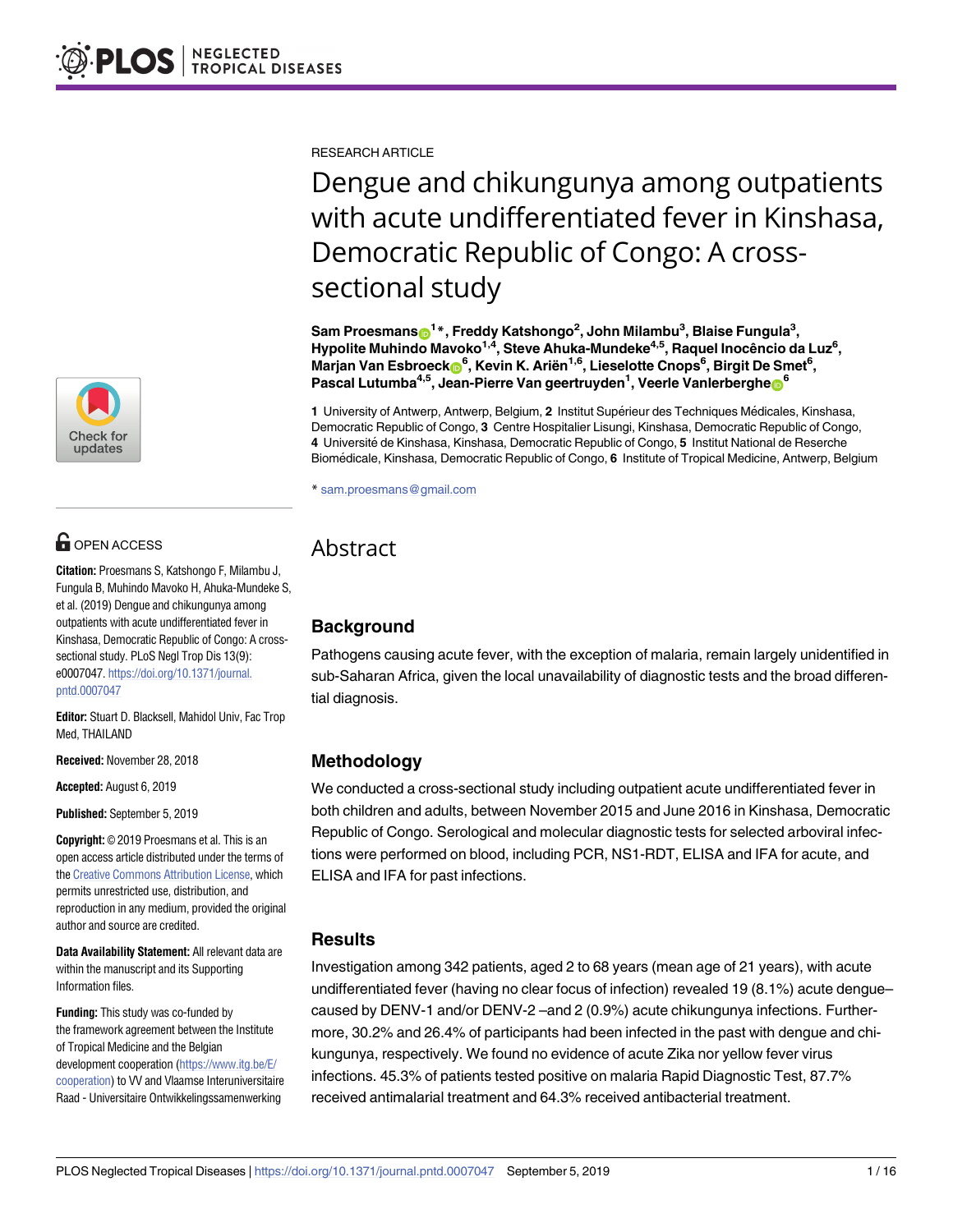<span id="page-1-0"></span>[\(https://www.vliruos.be/en\)](https://www.vliruos.be/en) (VLIR-UOS, Grant reference ZRDC2014MP083) to JPVG. The funders had no role in study design, data collection and analysis, decision to publish, or preparation of the manuscript.

**Competing interests:** The authors have declared that no competing interests exist.

#### **Discussion**

Chikungunya outbreaks have been reported in the study area in the past, so the high seroprevalence is not surprising. However, scarce evidence exists on dengue transmission in Kinshasa and based on our data, circulation is more important than previously reported. Furthermore, our study shows that the prescription of antibiotics, both antibacterial and antimalarial drugs, is rampant. Studies like this one, elucidating the causes of acute fever, may lead to a more considerate and rigorous use of antibiotics. This will not only stem the everincreasing problem of antimicrobial resistance, but will–ultimately and hopefully–improve the clinical care of outpatients in low-resource settings.

#### **Trial registration**

ClinicalTrials.gov [NCT02656862.](https://www.clinicaltrials.gov/ct2/show/NCT02656862)

#### Author summary

Malaria remains one of the most important causes of fever in sub-Saharan Africa. However, its share is declining, since the diagnosis and treatment of malaria have improved significantly over the years. Hence leading to an increase in the number of patients presenting with non-malarial fever. Often, obvious clinical signs and symptoms like cough or diarrhea are absent, probing the question: "What causes the fever?" Previous studies have shown that the burden of arboviral infections–like dengue and chikungunya–in sub-Saharan Africa is underestimated, which is why we screened for four common arboviral infections in patients presenting with 'undifferentiated fever' at an outpatient clinic in suburban Kinshasa, Democratic Republic of Congo. Among the patients tested, we found that one in ten presented with an acute arboviral infection and that almost one in three patients had been infected in the past. These findings suggest that clinicians should think about arboviral infections more often, thereby refraining from the prescription of antibiotics, a practice increasingly problematic given the global rise of antimicrobial resistance.

## **Introduction**

Acute fever is one of the main reasons for healthcare seeking worldwide. In tropical settings, and especially sub-Saharan Africa, malaria is the first cause to be ruled out, which is done increasingly so following the World Health Organization's *testing before treating* policy of 2010 –through microscopic blood slide examination or a rapid diagnostic test (RDT) [\[1\]](#page-12-0). Following the introduction of this policy, together with the roll-out of the highly efficacious artemisinin-combination therapy as first-line malaria treatment and efficacious vector control, the overall malaria burden declined over the last decade [[1\]](#page-12-0). Accordingly, clinicians face a relatively higher number of malaria-negative patients for whom they do not have a clear diagnosis [\[2–4](#page-12-0)]. In sub-Saharan Africa, where healthcare settings are often resource-limited, healthcare providers face the daunting challenge pinpointing the causing agent of acute fever in an adequate and timely fashion, with little to no diagnostic means other than a malaria-RDT. They mostly rely on history taking and physical examination to determine the focus and cause of infection, of which acute respiratory infection (ARI), gastroenteritis (GE) and urinary tract infection (UTI) are the three most prevalent syndromes reported [\[4\]](#page-12-0). However, for some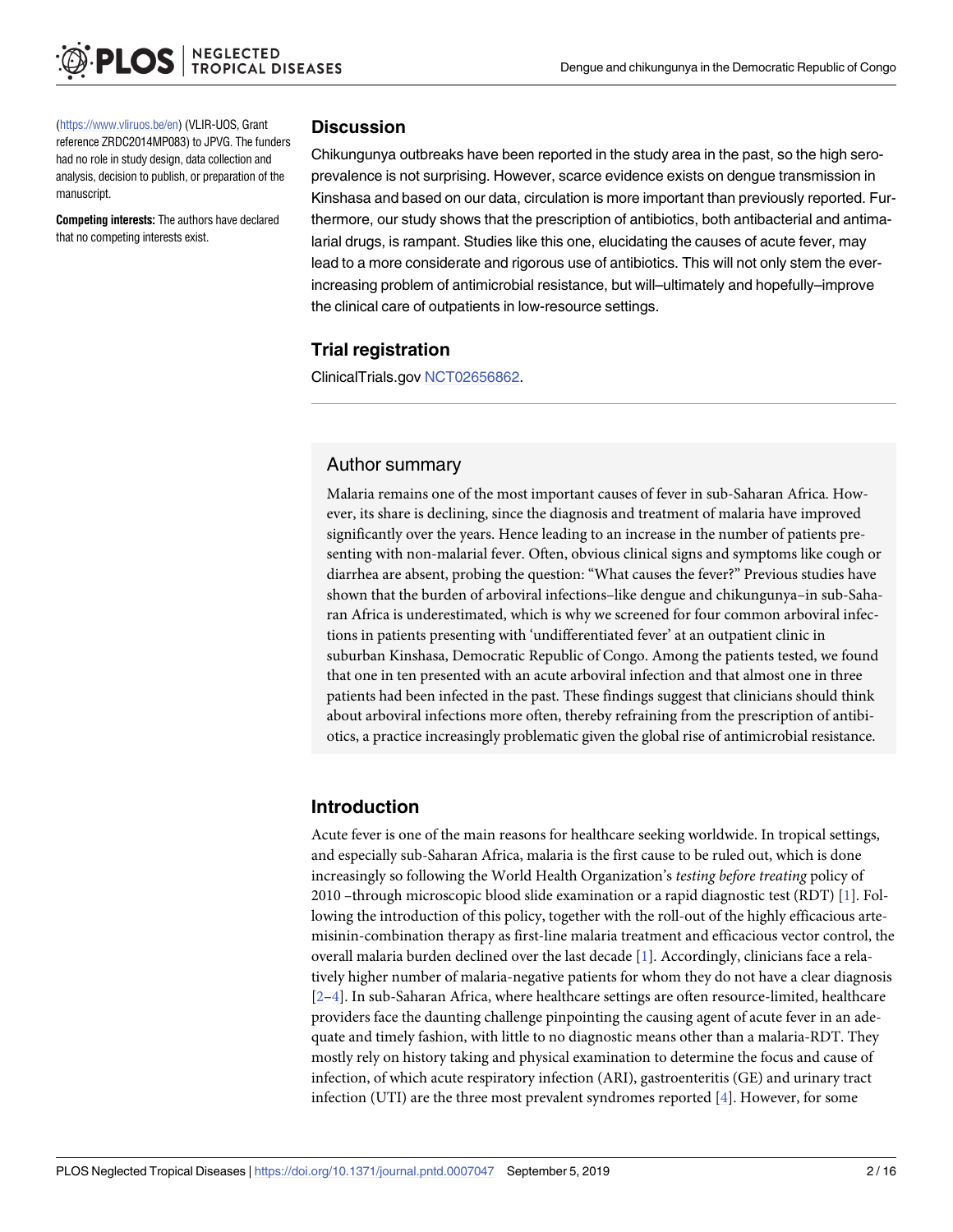<span id="page-2-0"></span>patients presenting with acute fever no focus of infection can be found, thus labeling them as 'undifferentiated'–knowing that their differential diagnosis is broad, ranging from viral, bacterial, parasitic to fungal infections. Some studies have found that this 'undifferentiated' group among fever patients represents 20 to 40% of the grand total [[4\]](#page-12-0). Although viral illnesses are often suspected, both prescription and over-the-counter usage of antimicrobials is rampant in this group globally and their licentious usage in low-resource settings fuels the global burden of antimicrobial resistance [[5,6\]](#page-12-0). More insight in the exact causes of this group of 'undifferentiated fevers' may help curb the usage of antimicrobials and improve the clinical care of patients in low-resource settings more broadly [\[7](#page-12-0)]. Still, evidence on the causes of 'undifferentiated acute fever syndromes' is scarce and is coming almost entirely from inpatient settings. Indeed, to our knowledge only one study in sub-Saharan Africa, namely in Sierra Leone in 2012–2013, looked in a prospective way at the etiologies of acute fever–using RDTs–in patients with selfreported or clinically confirmed fever with a maximum duration of 7 days, finding 5% acute dengue virus (DENV) infection and 39% acute chikungunya virus (CHIKV) or other alphavirus infection [\[8](#page-12-0)]. Nonetheless, limited outbreaks and sporadic clinical cases of DENV have been reported over the last 50 years in 22 African countries [[9](#page-12-0)]. Seroprevalence studies have demonstrated DENV IgG-antibodies, indicating past-infection, in 12.5% of study participants in Cameroon, 36% in Burkina Faso and 45% in Nigeria [\[9](#page-12-0)], although in other areas seropositivity remained zero [[10](#page-12-0)]. In Tanzania past infection rates are higher, reaching 50.6% in health-facility based studies and 11% in community-based studies [[11](#page-12-0)]. Despite the presence of all four DENV serotypes, severe disease epidemics are rarely reported in Africa [\[12\]](#page-12-0). The DENV burden in Africa is, based on modeling, estimated at 16 million symptomatic clinical infections or 16% of the global total [\[13\]](#page-13-0). In East-Africa, CHIKV outbreaks and circulation are described, such as in Kenya with a past-infection rate of 67% [[14](#page-13-0)] and the reports of epidemics in 2004 in Kenya [[15](#page-13-0)], in 2013 in Tanzania [[16](#page-13-0)] and in 2018 in Mozambique [[17](#page-13-0)].

These viral vector-borne diseases are also circulating in the Central African region. This is illustrated by CHIKV outbreaks in Kinshasa in both 2000 [\[18\]](#page-13-0) and 2012 [\[19\]](#page-13-0) and Brazzaville in 2011 [[20](#page-13-0)], and the 2013 DENV [\[21\]](#page-13-0) and 2016 yellow fever virus (YFV) outbreak in Angola [\[22\]](#page-13-0), along with the first Zika virus (ZIKV) case reported in Angola in 2017 [[23](#page-13-0)]. These outbreaks are only possible because the *Aedes* mosquito, the vector of the aforementioned arboviruses, thrives in this region. Furthermore, although not conclusive for vector competence and local transmission capability, alphaviruses (chikungunya) and flaviviruses (species not specified) were demonstrated by RT-PCR in *Aedes* mosquitoes in Kinshasa in 2014 [[24](#page-13-0)].

In the Democratic Republic of Congo (DRC) the circulating pathogens causing uncomplicated acute undifferentiated fever, are unknown [\[25\]](#page-13-0). However, outside the above documented epidemics, CHIKV and DENV probably circulate continuously. Of travelers returning from Africa (2007–2012) and attending the outpatient clinic of the Institute of Tropical Medicine in Antwerp, Belgium, 22% of those diagnosed with a CHIKV infection came from DRC [\[26\]](#page-13-0) and up to that point there was an increasing number of confirmed DENV infections in travelers coming from a large set of African countries, including DRC [\[27\]](#page-13-0). In Eastern DRC, a few DENV cases have been found during an outbreak of West-Nile fever in 1998 [[28](#page-13-0)] and between 2003 and 2012 when testing samples negative for YFV [[29](#page-13-0)].

In this study in DRC, we aim to quantify the importance of four major arboviruses as a cause of acute undifferentiated fever. Furthermore, we aim to describe the case presentation and the presence of arbovirus/malaria co-infections, since *Plasmodium falciparum* is still responsible for an estimated 25 million cases nationwide–with 97% of the country being a 'high transmission' region, ranking DRC among the top 3 countries in sub-Saharan Africa with the highest malaria burden [[30\]](#page-13-0).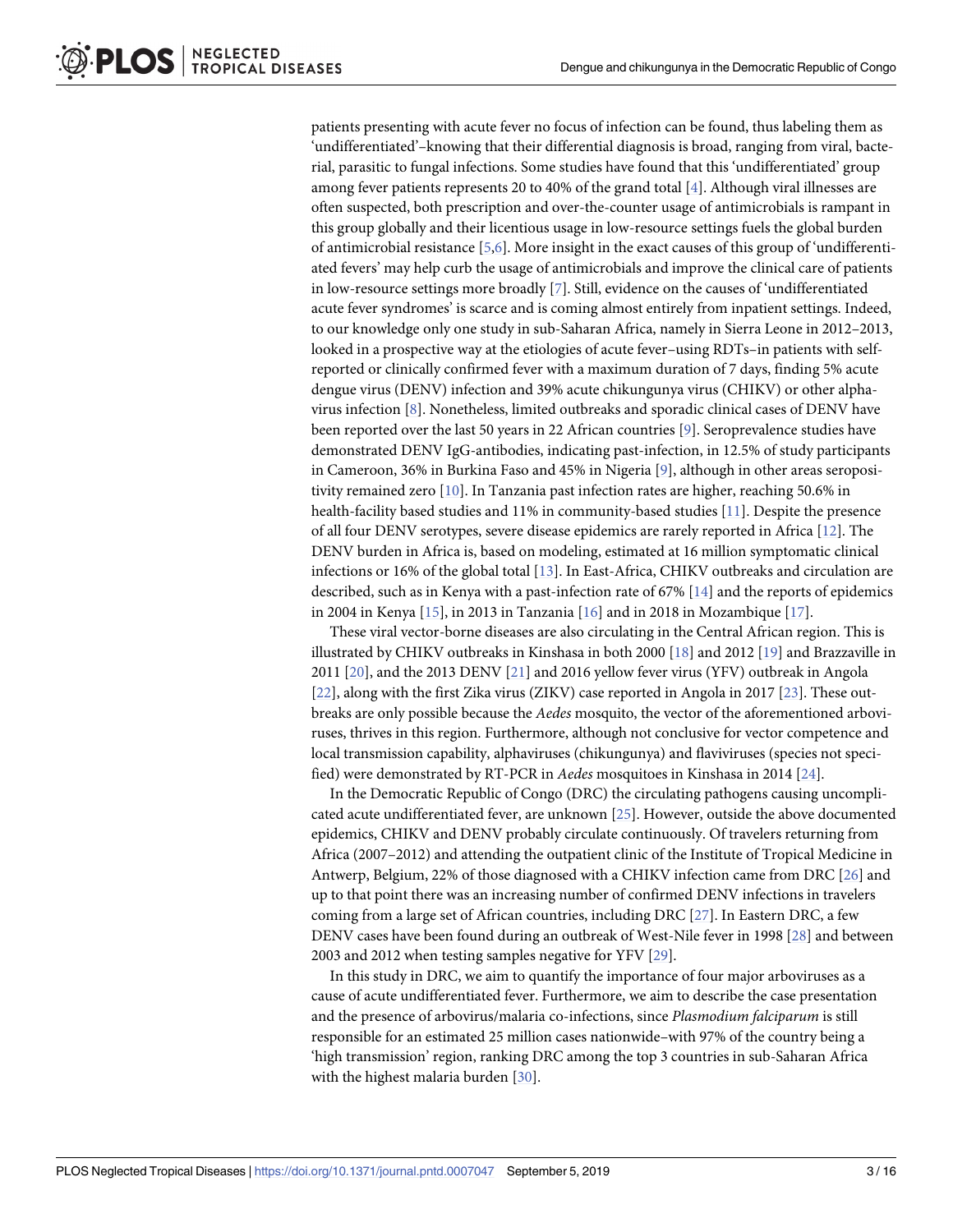## <span id="page-3-0"></span>**Methods**

#### **Ethics statement**

This study was approved by the ethical review boards of the School of Public Health of the University of Kinshasa (DRC), the Institute of Tropical Medicine of Antwerp (Belgium) and the University Hospital of Antwerp (Belgium). The study was registered in a public repository [\(https://www.clinicaltrials.gov/ct2/show/NCT02656862\)](https://www.clinicaltrials.gov/ct2/show/NCT02656862). Written informed consent was obtained from every adult or–in case of minors–from their caretaker. This study was conducted in full compliance with the principles of the latest amended *Declaration of Helsinki* and of the *International Conference Harmonization* (ICH) guidelines, plus adhering to local laws and regulations.

#### **Setting**

The study took place in Lisungi health center in Pumbu, an area of about 14,000 inhabitants, belonging to the peri-urban health district Mont Ngafula 1, at the southern side of Kinshasa. The climate is tropical with a rainy season between October and May, and a dry season from June to September. The Lisungi health center is the only public health facility in the area, with a medical staff of 40 persons averaging 250 patient encounters per week–which are provided for a small out-of-pocket contribution, as is commonplace throughout DRC. It treats mainly outpatients, but several inpatient beds are available for short time follow-up of more complicated cases. Over the years, around 70% of patients mention fever as the reason for medical care seeking, of whom half tested positive for malaria on RDT (personal communication with Dr. Blaise Fungula). There are no means for other microbiological testing. The Lisungi health center has recently performed a *Good Clinical Laboratory Practice* compliant trial and has been involved in other febrile illness investigations, specifically on malaria [\[31\]](#page-13-0).

## **Study design and participants**

The study was designed as a cross-sectional study with prospective patient inclusion. As the proportion of pathogens can change over time, especially for epidemic-prone diseases, we included patients proportionally from November 2015 to June 2016. Only patients of at least 2 years old, presenting at the outpatient department with a history of acute fever (*i.e.*  $\geq$  2 days and  $\leq$  7 days) or having an axillary temperature of  $\geq$  37.5°C, were eligible. Patients with any history of an acute injury, trauma or poisoning, suspicion of meningitis/encephalitis, recent hospitalization or women who gave birth in the preceding two weeks, were excluded. Reported recent intake of antimicrobials was not an exclusion criterion, but was recorded accordingly. There were two categories of patients included: the 'undifferentiated fevers', with as case definition history of acute fever and without any clear clinical focus of infection and the 'differentiated fevers', with a history of fever and with acute respiratory infection (ARI), gastroenteritis (GE) or urinary tract infection (UTI) categorized on clinical grounds. Of the first group, a maximum of 6 patients per day (3 children and 3 adults), and of the second group a maximum of 2 patients per day (1 child and 1 adult) were to be included. The latter category was included given the non-specificity of the signs and symptoms of a possible arboviral infection and in order to estimate the burden of co-infection–which was also the reason not to exclude the confirmed malaria cases based on laboratory analysis. Our main interest was the distribution of viral pathogens among the undifferentiated fevers. To be able to detect the presence of a disease whose prevalence is 5% with a precision of 2.5% at a confidence level of 95%, 290 patients needed to be included. Increased with 10% for incomplete data or loss of biological samples, we came to a minimal sample size of 320.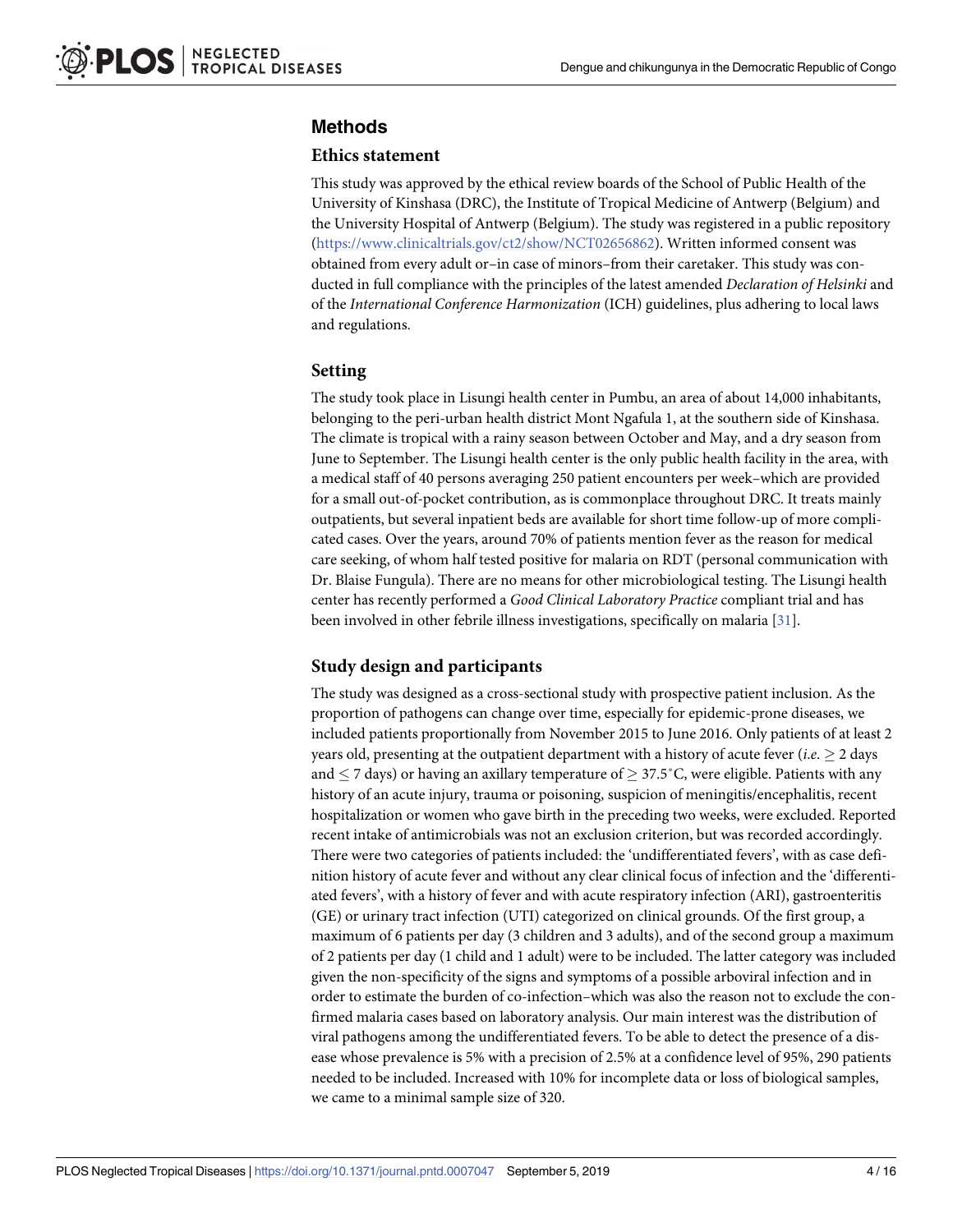#### <span id="page-4-0"></span>**Data collection**

**Case report form.** For every participant, a pre-tested case report form (CRF) was filled out, based on a standardized clinical history and physical examination by one of the four physicians/clinical officers on the ground, following standard clinical practice. Prior to the start of study, the clinicians received a training on the inclusion algorithm and CRF. Patient management was done according to local guidelines. For every patient the following information was recorded: demographic data (age, sex, residence), past medical history (yellow fever vaccination, intake of antimicrobials), signs and symptoms, duration of fever, medical examination, diagnosis and treatment given.

**Laboratory analyses.** In the on-site laboratory of the Lisungi health center, capillary blood was taken for a microscopic leukocyte count and a Giemsa-stained thin smear. Hematocrit and hemoglobin were determined using a portable spectrophotometer (Hemocontrol, EKF Diagnostics, Barleben, Germany). Malaria and dengue were diagnosed by the HRP2/ pLDH RDT SD Bioline Malaria Ag Pf/Pan 05FK60 and RDT SD Bioline Dengue Duo 11FK46, respectively. The latter is an immunochromatographic one-step assay designed to detect both DENV NS1 antigen (present in first week of infection) and IgM/IgG antibodies (detectable from the fifth day of fever onwards) to DENV. HIV was not routinely tested for, given the overall low prevalence in the study area and the unavailability of HIV antiretroviral treatment according to national ethics guidelines in this setting.

All undifferentiated fevers, together with about half of both the malaria positives and the clinically apparent differentiated fevers–identified through random selection, were tested for arbovirus exposure. For this purpose serum and plasma were stored in liquid nitrogen (-196°C) on-site and transported afterwards to the Institut National de Recherche Biomédicale (INRB) in Kinshasa. After six and nine months, the samples were airlifted to the Institute of Tropical Medicine in Antwerp, Belgium, for additional arbovirus specific tests. Molecular tests were done for DENV, CHIKV and YFV on all available samples. For ZIKV, as there was no evidence of its circulation in the area, testing was done on 50 randomly selected undifferentiated fevers and 30 clinically apparent 'differentiated fevers' (through the random numbers tool in Microsoft Excel). The real-time reverse transcriptase polymerase-chain reaction (RT-PCR) for DENV, CHIKV, YFV and ZIKV were done with in house PCR protocols currently in use in the reference laboratory of the Institute of Tropical Medicine Antwerp. The IgM and IgG antibodies for DENV and CHIKV were detected using enzyme-linked immunosorbent assays (ELISA: Dengue Virus IgM Capture DxSelectTM and Dengue Virus IgG DxSelectTM from Focus Diagnostics, Cypress, CA, USA and CHIKV ELISA IgM and CHIKV ELISA IgG test from Euroimmun, Lübeck, Germany). An optical density ratio (O.D.) on ELISA IgG or ELISA IgM *>*1 was considered as a positive ELISA IgG or IgM result, respectively (as indicated in the kit-instructions). An indirect immunofluorescence antibody assay (IFA: anti-CHIKV IFA from Euroimmun, Lübeck, Germany) for both CHIKV IgM and IgG, considered to be more sensitive and specific based on the literature [[32](#page-14-0)–[34\]](#page-14-0) and our own experience in the clinical laboratory of the Institute of Tropical Medicine Antwerp, was done on the ELISA positive samples and on a random selection of 20 negative samples. In case of a non-congruent result between ELISA and IFA, a malaria PCR was done to evaluate if cross-reaction between malaria and CHIKV could explain this finding [\[35\]](#page-14-0). A selection of IgG DENV ELISA positive samples (all samples with O.D. *<*1.9 on ELISA IgG DENV and 6 randomly selected samples of the ones with O.D. *>*1.9) were tested with DENV and YFV plaque reduction neutralization tests (PRNT) to differentiate between past exposure to DENV or YFV (the PRNT does not discriminate natural infection from vaccination). For the relevant references of the PCR-tests performed, see S1 [Text.](#page-11-0)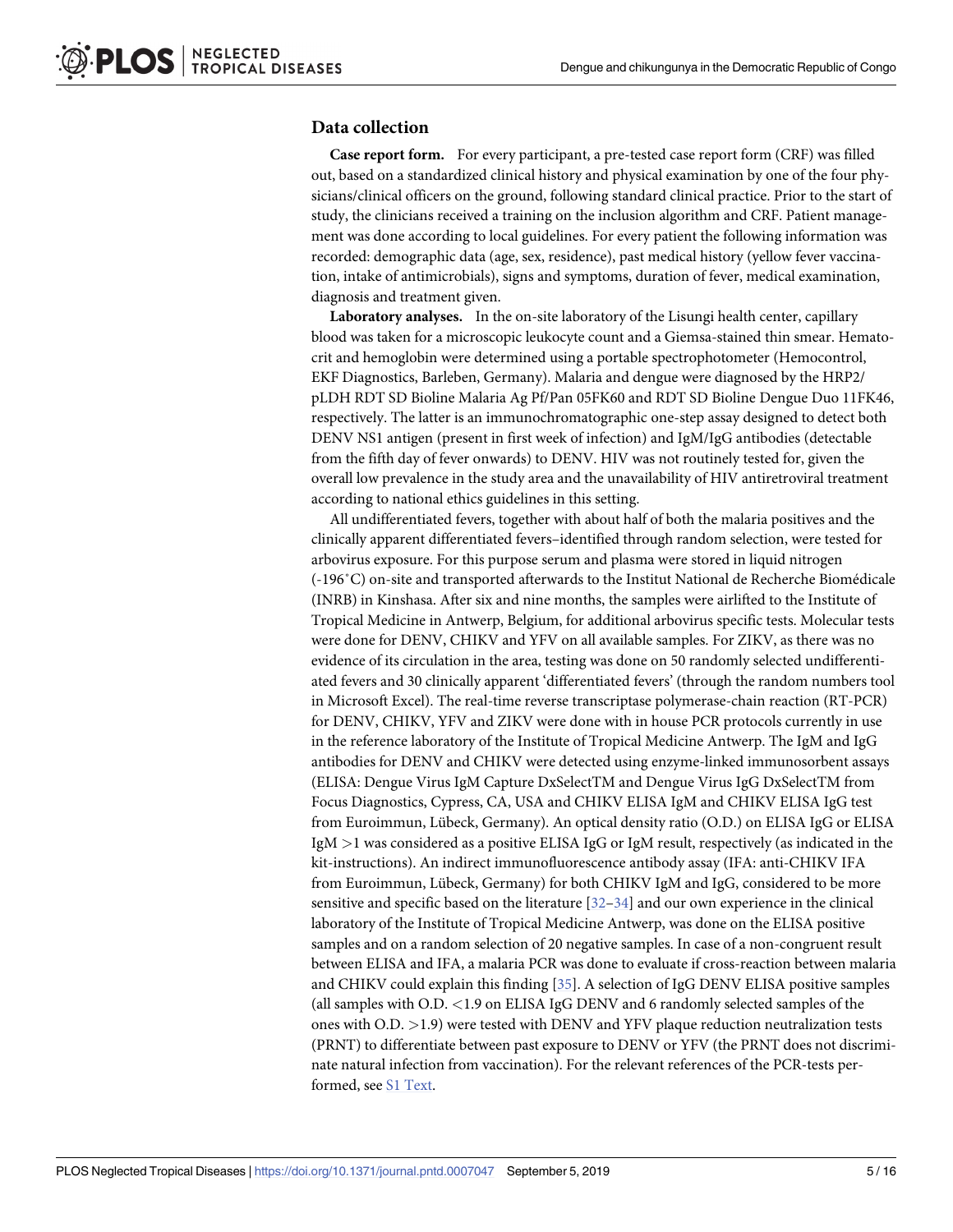<span id="page-5-0"></span>**Case definitions.** Acute DENV infection was defined as a positive DENV-PCR and/or a positive DENV-IgM-ELISA and/or a positive NS1.

Past DENV infection was defined as a positive DENV-IgG-ELISA in the absence of DENV-NS1, RNA and IgM antibodies.

Acute CHIKV infection was defined as a positive CHIKV-PCR and/or positive CHIK-V-IgM by IFA.

Past CHIKV infection was defined as a positive CHIKV-IgG by IFA in the absence of CHIKV RNA and IgM antibodies.

Acute YFV infection was defined as a positive YFV-RT-PCR.

Acute ZIKV infection was defined as a positive ZIKV-RT-PCR.

**Statistical analysis.** Data were entered into an Excel database (Microsoft Corp, Va., USA). Statistical analyses were performed with SPSS Statistics version 23 (IBM, NY, USA). The Pearson Chi-square test was used to determine the association between categorical variables. An alpha level of 0.05 was used for all tests for statistical significance.

#### **Results**

Over the period November 2015 to June 2016, 342 patients were included from whom clinical data and on the spot malaria-RDT results were recorded. Clinical diagnoses were as follows: 70.2% undifferentiated fever, 17.0% ARI, 6.1% GE and 6.7% UTI–all three further labeled as 'differentiated fevers'. The study population [\(Table](#page-6-0) 1) consisted of 183 (53.5%) female participants and 180 (53.1%) were under the age of 18. Only 10 (2.9%) reported having a chronic disease such as diabetes or sickle cell anemia and 50 (14.6%) patients were in need of hospitalization. The reported YFV vaccination rate was as low as 1%. The vast majority (77.8%) of patients presenting in the four first days after the onset of fever, came from the commune Mont Ngafula, and a minority from neighbouring Selembao and Ngaliema–acute and past arbovirus infections were detected in patients from these three communes [\(Table](#page-7-0) 2). Before going to the health center, 15.5% of the participants already self-medicated with one or more tablets of an anti-malarial drug. At presentation, malaria RDT for *Plasmodium falciparum* was positive in 155 (45.3%) of the total number of participants (47.9% and 39.2% in undifferentiated and differentiated fever groups, respectively, p = 0.139). However, 300 (87.7%) received an antimalarial treatment, which was significantly more in the undifferentiated (92.1%) than the differentiated fever group (77.5%) (p*<*0.001). Antibacterial drugs were frequently prescribed: 64.3% of participants received at least one antibacterial drug, significantly more in the differentiated (72.5%) than the undifferentiated group (60.8%) ( $p = 0.039$ ) and 11.7% received even more than one antibacterial drug (29.4% in the differentiated and 9.6% in the undifferentiated fever group, p*<*0.001).

In the 235 participants further tested for arboviruses, 19 (8.1%) fulfilled the criteria of an acute DENV infection, of which 14 were confirmed by RT-PCR. Both serotypes DENV1 and DENV2 were detected ([Table](#page-8-0) 3). Five participants were presumptively infected with DENV, based on the presence of IgM antibodies alone. All NS1 positive patients were RT-PCR positive. In contrast, only two acute CHIKV infections were suspected based on the presence of IgM antibodies. The majority of CHIKV IgM ELISA positive samples was not confirmed by IFA. On these non-congruent samples, PCR to detect *Plasmodium* was performed and revealed an actual malaria infection in 18 of the 22 CHIKV IgM ELISA positive /IgM IFA negative. There was a temporal heterogeneity in the appearance of DENV infections ([Fig](#page-8-0) 1). In June, a dry season month which had less than 25mm of rain ([www.infoclimat.fr](http://www.infoclimat.fr/)), there was an increased risk of 6.13 (adjusted OR 95% CI 2.24–17.81) of presenting with acute DENV in comparison to the rainy season (S1 [Table\)](#page-11-0). Of the acute DENV and CHIKV cases, 31.6% and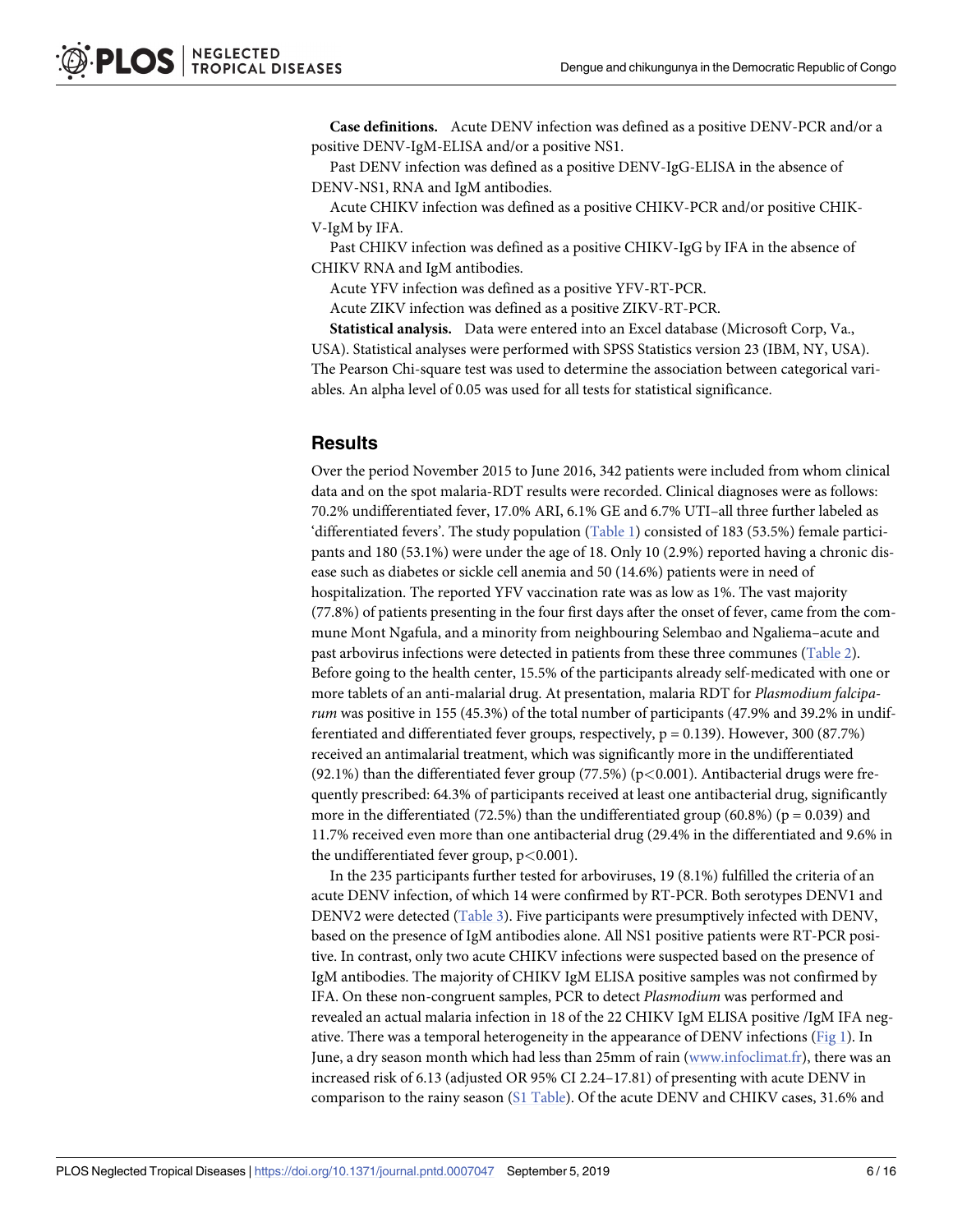| Characteristics                            | All participants<br>$N = 342 (%)$ | <b>Recent DENV infection</b><br>$(n = 19) N$ (%) | <b>Recent CHIKV infection</b><br>$(n = 02) N$ (%) | <b>Past DENV infection</b><br>$(n = 71) N$ (%) | <b>Past CHIKV infection</b><br>$(n = 62) N$ (%) |
|--------------------------------------------|-----------------------------------|--------------------------------------------------|---------------------------------------------------|------------------------------------------------|-------------------------------------------------|
| Age (years) $(n = 339)$ :                  |                                   |                                                  |                                                   |                                                |                                                 |
| $- < 5$                                    | 56 (16.5)                         | 3(15.8)                                          | $\mathbf{0}$                                      | 7(9.9)                                         | 2(3.3)                                          |
| $-5 - 17$                                  | 124 (36.6)                        | 6(31.6)                                          | $\mathbf{0}$                                      | 10(14.1)                                       | 16(26.7)                                        |
| $-18 - 44$                                 | 115(33.9)                         | 8(42.1)                                          | 2(100)                                            | 35(49.3)                                       | 27(45.0)                                        |
| $-245$                                     | 44(13.0)                          | 2(10.5)                                          | $\mathbf{0}$                                      | 19(26.8)                                       | 15(24.2)                                        |
| Gender, Female                             | 183 (53.5)                        | 11(57.9)                                         | 2(100)<br>36(50.7)                                |                                                | 31(50.0)                                        |
| Consulting in June (dry<br>season)         | 52 (15.2)                         | 10(52.6)                                         | 0(0)                                              | 10(14.1)                                       | 12(19.4)                                        |
| Residence:                                 |                                   |                                                  |                                                   |                                                |                                                 |
| - Mont-Ngafula                             | 250(73.1)                         | 16(84.2)                                         | 2(100)                                            | 49(69.0)                                       | 50(80.6)                                        |
| - Ngaliema                                 | 32 (9.4)                          | 2(10.5)                                          | 0                                                 | 5(7.0)                                         | 6(9.7)                                          |
| - Selembao                                 | 56 (16.4)                         | 1(5.3)                                           | $\boldsymbol{0}$                                  | 17(23.9)                                       | 6(9.7)                                          |
| - Other                                    | 4(1.2)                            | $\theta$                                         | $\Omega$                                          | $\Omega$                                       | $\Omega$                                        |
| Recent travel outside<br>residence commune | 10(2.9)                           | 1(5.3)                                           | 0(0)                                              | 4(5.6)                                         | 1(1.6)                                          |
| Reported yellow fever<br>vaccination       | 4(1.2)                            | 0(0)                                             | 0(0)                                              | 1(1.4)                                         | 0(0)                                            |

<span id="page-6-0"></span>[Table](#page-5-0) 1. Baseline characteristics of acute undifferentiated fever patients and their arbovirus exposure at Lisungi health center, DRCongo, 11/2015-06/2016  $(n = 342)$ .

<https://doi.org/10.1371/journal.pntd.0007047.t001>

0% had a positive malaria RDT, respectively. When focusing on the malaria negative cases, we observed that 8.7% (13/149) tested positive for acute DENV, 1.3% (2/149) for acute CHIKV, none for acute ZIKV, nor for YFV.

With regard to the clinical presentation of both DENV and CHIKV infections, we found no specific signs or symptoms to be statistically significantly–let alone clinically relevant–associated with acute DENV or CHIKV versus the other febrile patients (S2 [Table](#page-11-0)). None of the acute DENV or CHIKV cases were clinically severe enough to require hospitalization and there was no apparent leucopenia or hemoconcentration (as often seen in severe DENV cases).

We found 71 (30.2%) patients with anti-DENV IgG antibodies, of which 60 (75.0%) contained relatively high levels of anti-DENV antibody (O.D.  $\geq$  1.9), the latter not depending on age (S1 [Fig](#page-11-0)). The PRNT on the subsample was only positive in 5.6% and 66.7% for DENV, and 25% and 20% for YFV, on samples with IgG ratio below 1.9 and above 1.9,respectively [\(Table](#page-8-0) 3). For these past infections, all 4 serotypes were detected: DENV1, DENV2, DENV3 and DENV4 in 4, 2, 1 and 1 patient, respectively (of the 6 positively tested DENV PRNT)– 2 patients were reactive to all 4 serotypes, the other 4 only to 1 serotype. Past exposure to CHIKV was suspected with IFA IgG in 26.4% of the study participants. When taking the DENV and CHIKV positive IgG samples together, 56.6% of the study participants were suspected having been exposed to at least one arbovirus. The prevalence of past DENV and CHIKV infections increased with age, raising from 18.9% and 5.4% under 5 years of age, to 80% and 40% over 65 years of age, respectively ([Fig](#page-9-0) 2). The association of age is statistically significant for the past infections with CHIKV (p = 0.01) and DENV (p*<*0.01) (S2 [Table](#page-11-0)). Having been exposed to DENV was also statistically significant associated with recent travel ( $p = 0.01$ ). The congruence between the RDT and PCR/ELISA results for DENV was variable: in comparison to PCR the sensitivity of NS1 was 90%, in comparison to IgM ELISA the IgM RDT had a sensitivity of 30% and in comparison to IgG ELISA the IgG RDT had a sensitivity of 7.6%. The specificities were all above 99.3%.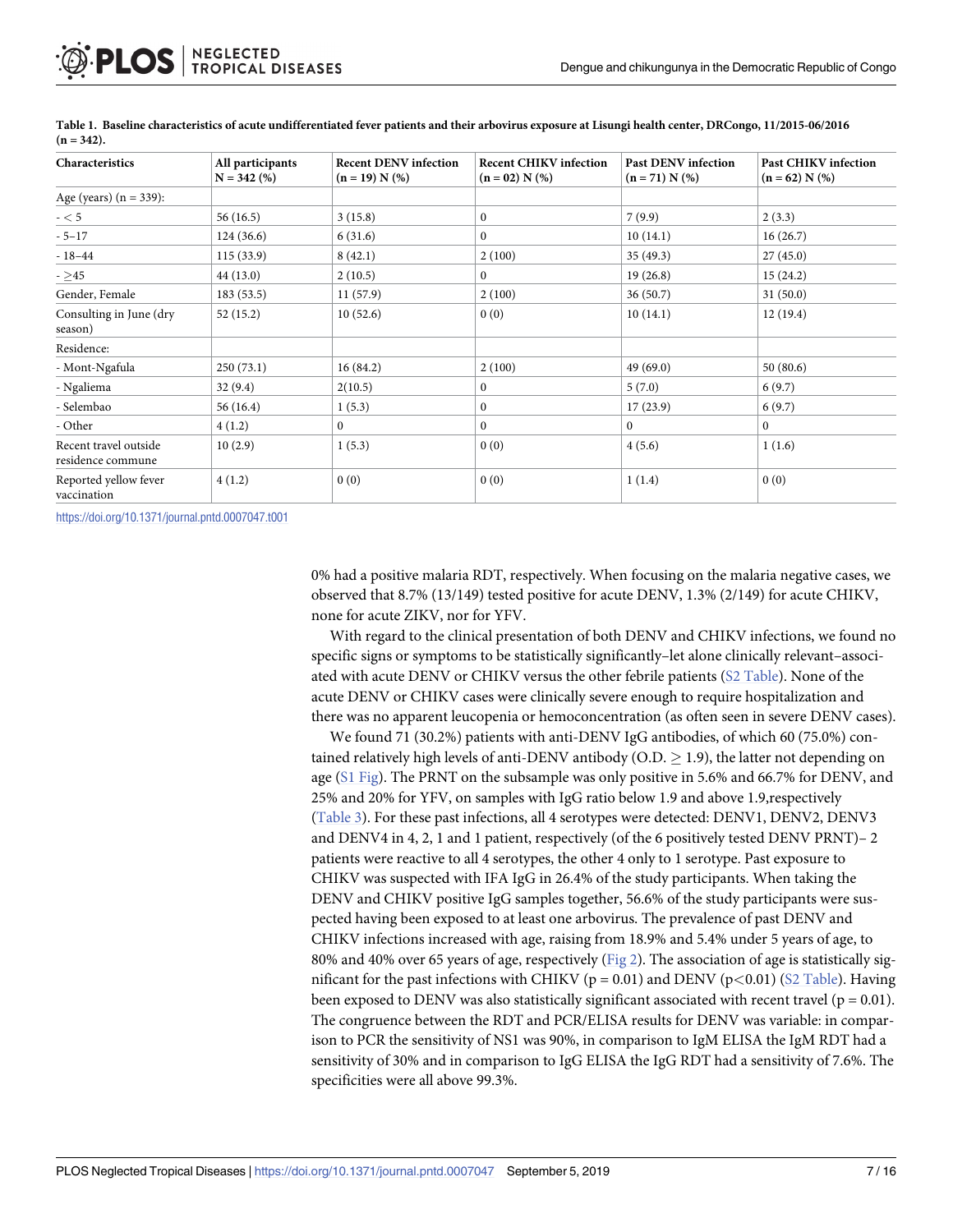| Characteristics                                                      | All participants $(n = 342)$ | Acute DENV cases $(n = 19)$ | Acute CHIKV cases $(n = 2)$ |
|----------------------------------------------------------------------|------------------------------|-----------------------------|-----------------------------|
|                                                                      | N(%)                         | N(%)                        | N(%)                        |
| <b>Clinical presentation</b>                                         |                              |                             |                             |
| Presence of chronic disease                                          | 10(2.9)                      | 0(0)                        | $\boldsymbol{0}$            |
| Rash                                                                 | 26(7.6)                      | 1(5.3)                      | $\bf{0}$                    |
| Muscular pain                                                        | 127(37.1)                    | 3(15.8)                     | 1(50)                       |
| Painful or inflamed joints                                           | 168(49.1)                    | 6(31.6)                     | 2(100)                      |
| Headache                                                             | 234 (68.4)                   | 12(63.2)                    | 1(50)                       |
| Tiredness                                                            | 172(50.3)                    | 11(57.9)                    | $\boldsymbol{0}$            |
| Respiratory symptoms (upper and lower tract)                         | 132 (38.6)                   | 5(26.3)                     | $\mathbf{0}$                |
| Bleeding                                                             | 1(0.3)                       | 0(0)                        | $\boldsymbol{0}$            |
| Nausea                                                               | 76 (22.2)                    | 3(15.8)                     | 1(50)                       |
| Gastro-enteral symptoms (Vomiting, diarrhea, jaundice)               | 81 (23.7)                    | 0(0)                        | $\boldsymbol{0}$            |
| Abdominal pain                                                       | 66 (19.3)                    | 2(10.5)                     | $\boldsymbol{0}$            |
| Lymphadenopathy                                                      | 94 (27.5)                    | 1(5.3)                      | 1(50)                       |
| Hepatomegaly and/or splenomegaly and/or abnormal abdominal palpation | 115(33.6)                    | 1(5.3)                      | 2(100)                      |
| Laboratory results                                                   |                              |                             |                             |
| Positive malaria rapid diagnostic test                               | 155(45.3)                    | 6(31.6)                     | $\mathbf{0}$                |
| Hematocrit (Median)                                                  | 40.0                         | 40.5                        | 39                          |
| White blood cells count (Median)                                     | 4200                         | 4250                        | 3850                        |
| White blood cell formula (Median)                                    |                              |                             |                             |
| - neutrophils                                                        | 66                           | 67                          | 66                          |
| - lymphocytes                                                        | 33                           | 31                          | 33.5                        |
| - monocytes                                                          | $\boldsymbol{0}$             | $\mathbf{0}$                | 0.5                         |
| - eosinophils                                                        | $\boldsymbol{0}$             | 0.5                         | $\boldsymbol{0}$            |
| - basophils                                                          | $\boldsymbol{0}$             | $\boldsymbol{0}$            | $\boldsymbol{0}$            |
| Diagnosis and treatment                                              |                              |                             |                             |
| Preliminar diagnosis at start of consultation:                       |                              |                             |                             |
| - undifferentiated fever                                             | 240 (70.2)                   | 13(68.4)                    | 1(50)                       |
| - gastroenteritis (GE)                                               | 21(6.1)                      | 0(0)                        | $\mathbf{0}$                |
| - urinary tract infection (UTI)                                      | 23(6.7)                      | 1(5.3)                      | 1(50)                       |
| - respiratory infection (ARI)                                        | 58 (17.0)                    | 5(26.3)                     | $\mathbf{0}$                |
| Final diagnosis (>1% of grand total):                                |                              |                             |                             |
| - amygdalitis                                                        | 11(3.2)                      | 1(5.3)                      | 1(50)                       |
| - undifferentiated fever                                             | 154(45.0)                    | 12(63.2)                    | $\mathbf{0}$                |
| - malaria                                                            | 155(45.3)                    | 6(31.6)                     | $\bf{0}$                    |
| Requiring hospitalization                                            | 50 (14.6)                    | 0(0)                        | $\boldsymbol{0}$            |
| Received of at least one antibacterial drug                          | 220 (64.3)                   | 11(57.9)                    | 2(100)                      |
| Received more than one antibacterial drug                            | 40(11.7)                     | 2(10.5)                     | 1(50)                       |
| Received antimalarial treatment                                      | 300 (87.7)                   | 16(84.2)                    | 1(50)                       |

<span id="page-7-0"></span>[Table](#page-5-0) 2. Clinical characteristics of acute undifferentiated fever patients stratified by DENV and CHIKV infection at Lisungi health center, DRCongo, 11/2015-06/ **2016.**

<https://doi.org/10.1371/journal.pntd.0007047.t002>

#### **Discussion**

Although no large epidemics were reported recently, our study showed ongoing transmission of arboviruses in Kinshasa, DRC. Acute DENV, caused by DENV1 and DENV2, and CHIKV infection was demonstrated in 8.1% and 0.9% of the patients attending a first line health center with acute undifferentiated fever, respectively. Importantly, neither DENV nor CHIKV was clinically suspected, nor considered in the clinical differential diagnosis and 64.3% of patients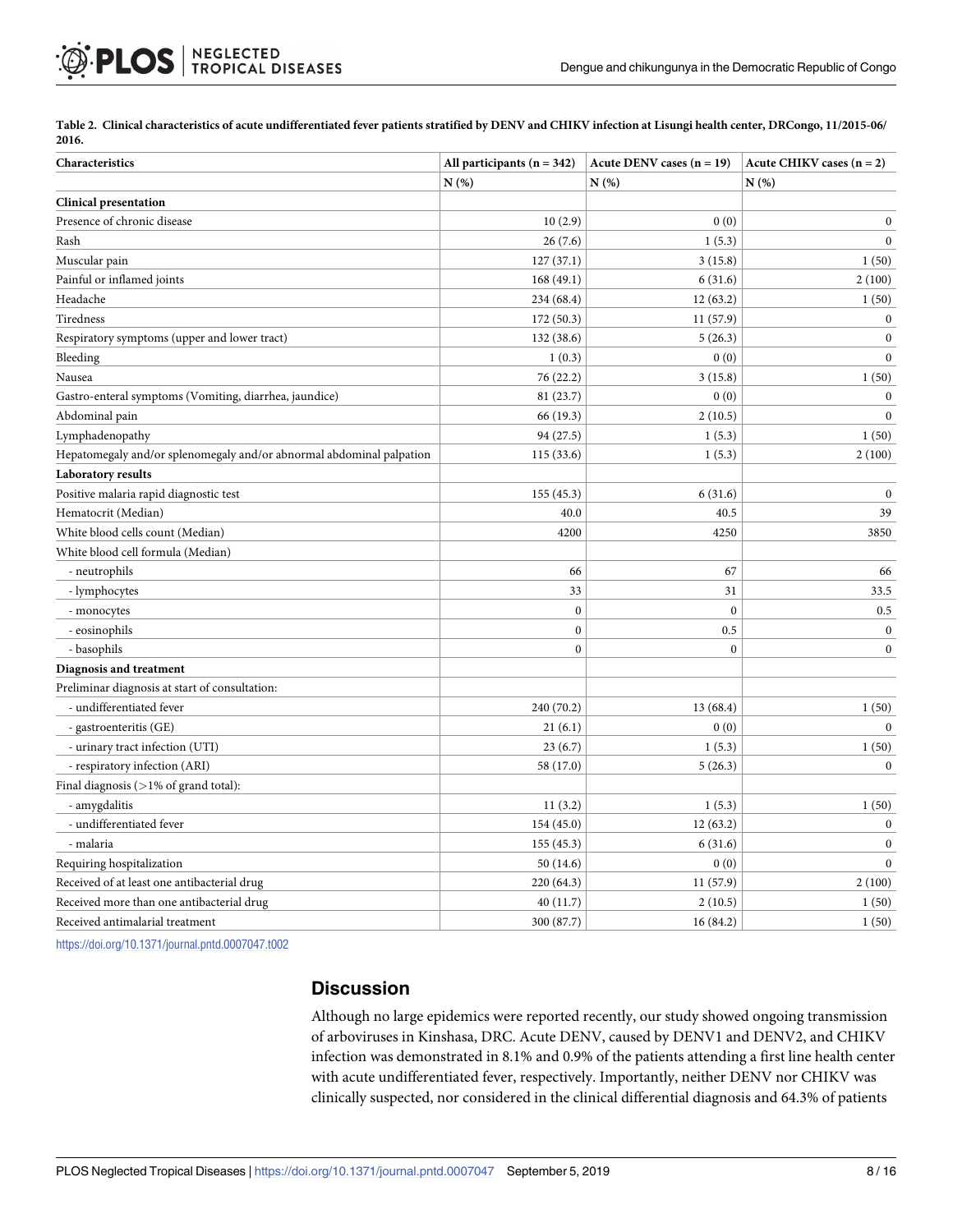| <b>Virus</b> | $RDT(+)$    | $PCR (+)$   | $ELISA(+)$ | IFA $(+)$       | $PRNT(+)$                |
|--------------|-------------|-------------|------------|-----------------|--------------------------|
| <b>DENV</b>  | NS1: 4.4%   | DEN1: 5.1%  | IgM: 3.8%  | n.a.            | Weak IgG ELISA: 10.0%    |
|              | IgM: 1.5%   | DEN2: 0.9%  | IgG: 34.0% |                 | $(n = 19^*)$             |
|              | IgG: 2.5%   |             |            |                 |                          |
|              | $(n = 204)$ |             |            |                 | Strong IgG ELISA.: 66.7% |
|              |             |             |            |                 | $(n = 6^*)$              |
| <b>CHIKV</b> | n.a.        | 0%          | IgM: 10.2% | IgM: 0.9%       | n.a.                     |
|              |             | $(n = 226)$ | IgG: 30.6% | $(n = 50^{**})$ |                          |
|              |             |             |            | IgG: 27.2%      |                          |
|              |             |             |            | $(n = 96^{**})$ |                          |
| <b>ZIKV</b>  | n.a.        | 0%          | n.a.       | n.a.            | n.a.                     |
|              |             | $(n = 77)$  |            |                 |                          |
| <b>YFV</b>   | n.a.        | 0%          | n.a.       | n.a.            | 22.2%                    |
|              |             | $(n = 227)$ |            |                 | $(n = 9)$                |

<span id="page-8-0"></span>[Table](#page-5-0) 3. Proportion of positive results diagnostic laboratory tests for arbovirus infections at Lisungi health center, DRCongo, 11/2015-06/2016 (n = 235, unless oth**erwise stated).**

�19 samples with O.D. *<*1.9 on ELISA IgG DEN; 6 samples randomly selected of the ones with O.D. *>* 1.9

��samples having positive/grey zone results on Chikungunya ELISA test

RDT: rapid diagnostic test, PCR: polymerase chain reaction, ELISA: enzyme linked immunosorbent assay, IFA: immunofluorescence assay, PRNT: plaque reduction neutralization test, NS1: nonstructural protein 1, IgM: immunoglobulin M, IgG: Immunoglobulin G, n.a.: non applicable

<https://doi.org/10.1371/journal.pntd.0007047.t003>

were treated with at least one antibacterial drug of whom almost one in eight (11.7%) received dual or triple antimicrobial therapy. A possible explanation of the apparent absence of clinical and/or severe acute DENV cases in our study, and in other African settings too, is that African heritage is described to genetically protect against severe DENV. More specifically, the lower OSBPL10 expression profile in Africans is protective against viral hemorrhagic fever and dengue shock syndrome [\[36,37\]](#page-14-0).



**[Fig](#page-5-0) 1. Percentage of participants having an acute dengue infection, Lisungi health center, DRCongo, 2015–2016.**

<https://doi.org/10.1371/journal.pntd.0007047.g001>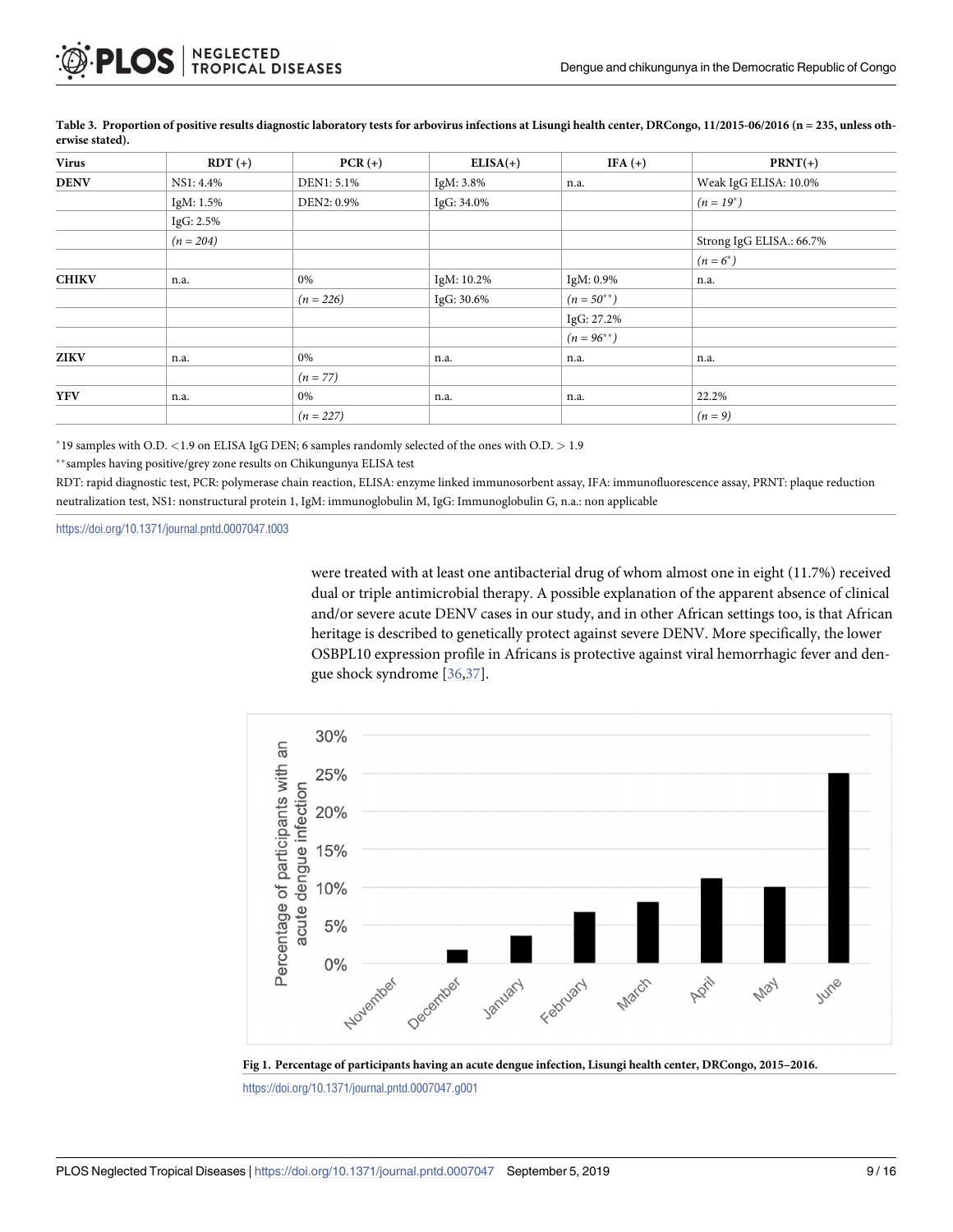<span id="page-9-0"></span>



<https://doi.org/10.1371/journal.pntd.0007047.g002>

However, diagnostic testing for arboviruses has several shortcomings. Hereafter, we will highlight the limitations of the tests used for acute and past infections. Five out of 19 acute DENV and 2 out of 2 acute CHIKV infections were diagnosed based on the presence of IgM antibodies only and were therefore only presumptive infections. This could have led to an overestimation of the number of acute infections. In addition, IgM antibodies can be present for several months and it is therefore possible that DENV/CHIKV was not the cause of the fever at the moment of presentation. Nonetheless, the presence of IgM antibodies suggests that DENV/CHIKV was recently circulating in the area. On the other hand, as we did not have repeated measurements or convalescent samples to demonstrate seroconversion to IgG or a four-fold increase in IgG titer, we may have missed some acute secondary dengue cases, which may have undetectable IgM antibody levels [[38](#page-14-0)].

The number of positive CHIKV IgM ELISA test results was unexpectedly high. As the results could not be confirmed with IFA, a technique which is considered to be more specific, interference with malaria was suspected based on our experience. Indeed, false-positive reactions as a result of polyclonal B-cell activation is a phenomenon that we experienced before with ZIKV ELISA [[39](#page-14-0)]. The detection of *Plasmodium* by PCR in the CHIKV ELISA positive/ IFA negative samples strongly supported this hypothesis. The use of IFA for IgM detection may result in false-positive reactions although the risk is limited in case of experienced readers [\[40\]](#page-14-0). Cross-reaction of anti-CHIKV antibodies with antibodies against other members of the Semliki-forest serogroup, notably O'nyong nyongvirus, could not be excluded as no neutralization assays were performed. ZIKV was not suspected to be circulating in the area and indeed, no RT-PCR positive cases were found. YFV was actively circulating in the region at the time of study, transgressing the border with Angola [[22\]](#page-13-0), but we did not detect any RT-PCR positive case. Detecting YFV and ZIKV only based on RT-PCR diagnostics could have resulted in an underestimation of acute ZIKV and YFV infections. However, ZIKV and YFV IgM testing was not done, because almost 80% of the patients included in this study presented in the first four days after the onset of fever, which is the period with the highest probability to detect the virus with molecular methods and there are several shortcomings with the IgM testing for these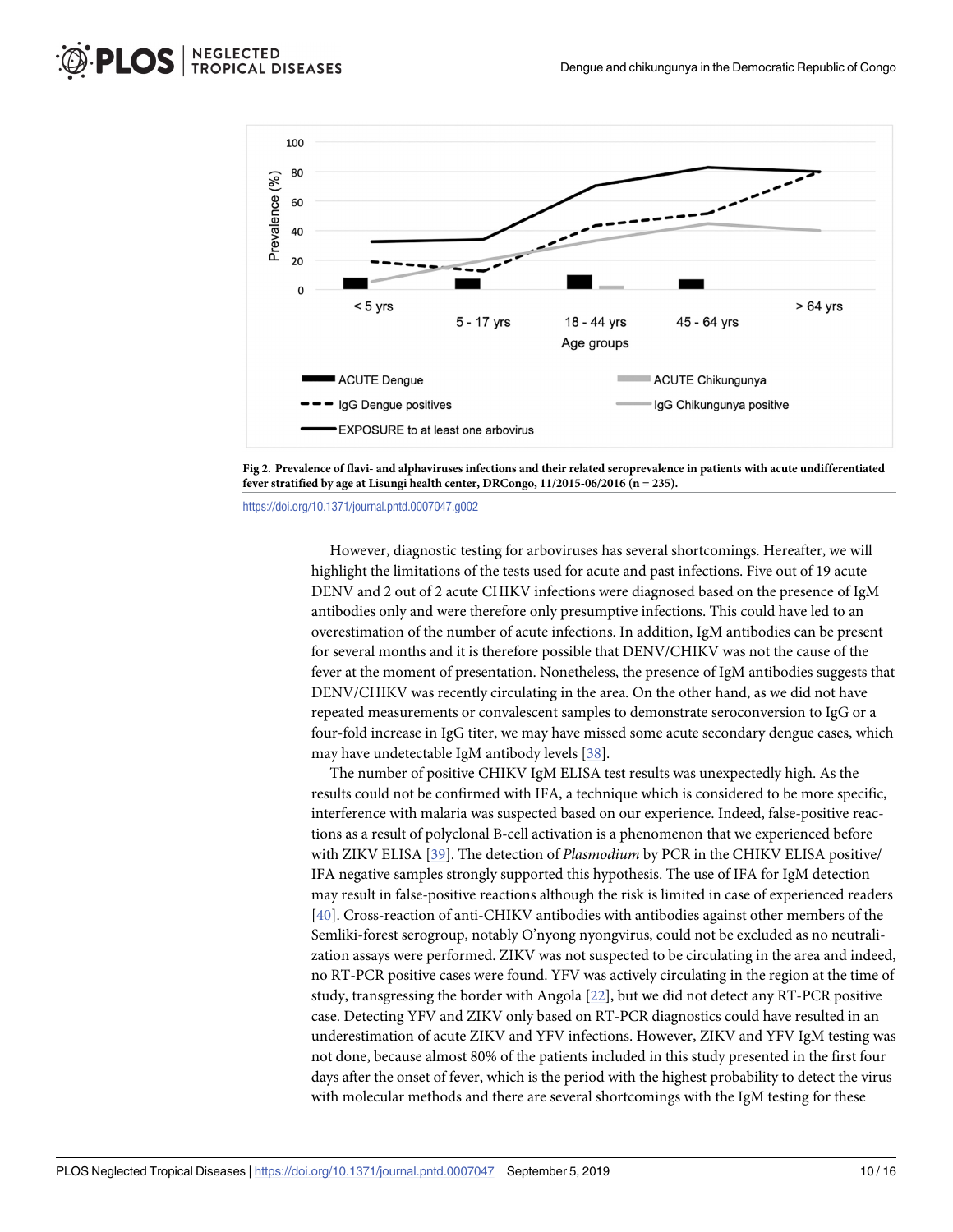<span id="page-10-0"></span>viruses [\[41,42\]](#page-14-0). Nowadays, there is evidence that in urine samples ZIKV is longer detectable by ZIKV PCR, but at the time of study this was not known. Thus, no such samples were collected [\[43\]](#page-14-0).

We demonstrated past exposure to arboviruses too, with 30.2% of the participants having detectable IgG against DENV, which is on the higher end of the spectrum compared to other studies in Africa reporting an overall flavivirus seroprevalence ranging between 0 and 35% with a mean of 18.1% [[9,](#page-12-0)[25](#page-13-0)]. The IgG-seroprevalence increased with age, thus suggesting a continuous exposure to flaviviruses over time. The 26.4% past CHIKV infection rate was in line with the estimated seroprevalence of 34.4% in Congo Brazzaville before the outbreak of 2011 [[20](#page-13-0)] and was on par with other African sites reporting an overall alphavirus seroprevalence oscillating between 0 and 72% [[25](#page-13-0)]. Remarkably, CHIKV IgG was also detected in small children, born after the 2011 epidemic, pointing towards an endemic circulation of the virus. DENV IgG testing was done with an ELISA test. Although it is widely known that there is cross-reactivity among flaviviruses, ELISA is still the most affordable–hence most commonly used–test [\[25\]](#page-13-0). Since YFV vaccination is an expected cause of cross-reaction with DENV IgG, we performed PRNT for DENV and YFV in a subset of samples, and found that the majority of samples negative with PRNT for DENV, were also negative with PRNT for YFV, suggesting that the high flavivirus IgG positivity is not likely to be the result of YFV vaccination. Due to operational reasons and the scope of the study, we did not further test for other flaviviruses and hence, we cannot rule out that the DENV IgG positivity in our study is due to other flaviviruses exposure [\[44\]](#page-14-0). We noted that the congruence between DENV ELISA and PRNT was lower than in American and Asian settings [\[45–49\]](#page-14-0), but similar to the observation in other studies in DRC [\[50\]](#page-14-0) and in Ethiopia [\[51\]](#page-15-0). The report of YFV vaccination was very low (below 1%), but as YFV vaccination is included in the childhood vaccination program over the last decade, this may indicate that the population is not aware of which vaccines their children get. However, the increasing prevalence of flavivirus IgG antibodies with age is congruent with a history of increasing exposure to the pathogens over lifetime and thus could not be explained by YFV vaccination. The CHIKV IgG testing was done with two tests: screening with ELISA and confirmation with IFA. We cannot exclude that positive results are due to cross-reactivity with other known (e.g. O'nyong nyong virus, Semliki Forest virus or Sindbis virus) or unknown togaviruses.

In a recent study conducted at the Lisungi health center, it was reported that 62% of patients–both children and adults–with acute fever had neither malaria nor bacteremia [[52](#page-15-0)]. For the first time we were able to demonstrate the fact that arboviruses, more specifically DENV and CHIKV, circulate in the capital of DRC. The highest number of acute cases was reported in June (a dry season month), but cases were also confirmed in the other months, indicating that despite an epidemic profile, transmission persists over the rainy season in Kinshasa. This finding is consistent with observations over the past decades in Asia [\[53\]](#page-15-0) and Latin-America [\[54\]](#page-15-0) and adds to mounting–although still scarce–evidence that arboviruses are endemic in large parts of sub-Saharan Africa [[9,](#page-12-0)[17](#page-13-0)].

Furthermore, we were able to document the common practice of over-prescription of antimicrobials, including antimalarial drugs, in malaria RDT-negative patients, as is apparently the case nationwide in DRC as recently shown by Ntamabyaliro et al [\[55\]](#page-15-0). Indeed, while not even half of the patients (45.3%) tested positive for malaria–a figure just below average national RDT positivity rates [[30\]](#page-13-0), close to 90% received antimalarial treatment, in addition to 15.5% of patients treated with over-the-counter antimalarials prior to presentation at the clinic. It could be questioned whether the rigorous implementation and usage of RDTs has any added benefit. A recent meta-analysis, including studies from Afghanistan, Cameroon, Ghana, Nigeria, Tanzania, and Uganda, evaluated data from over half a million children and adults and showed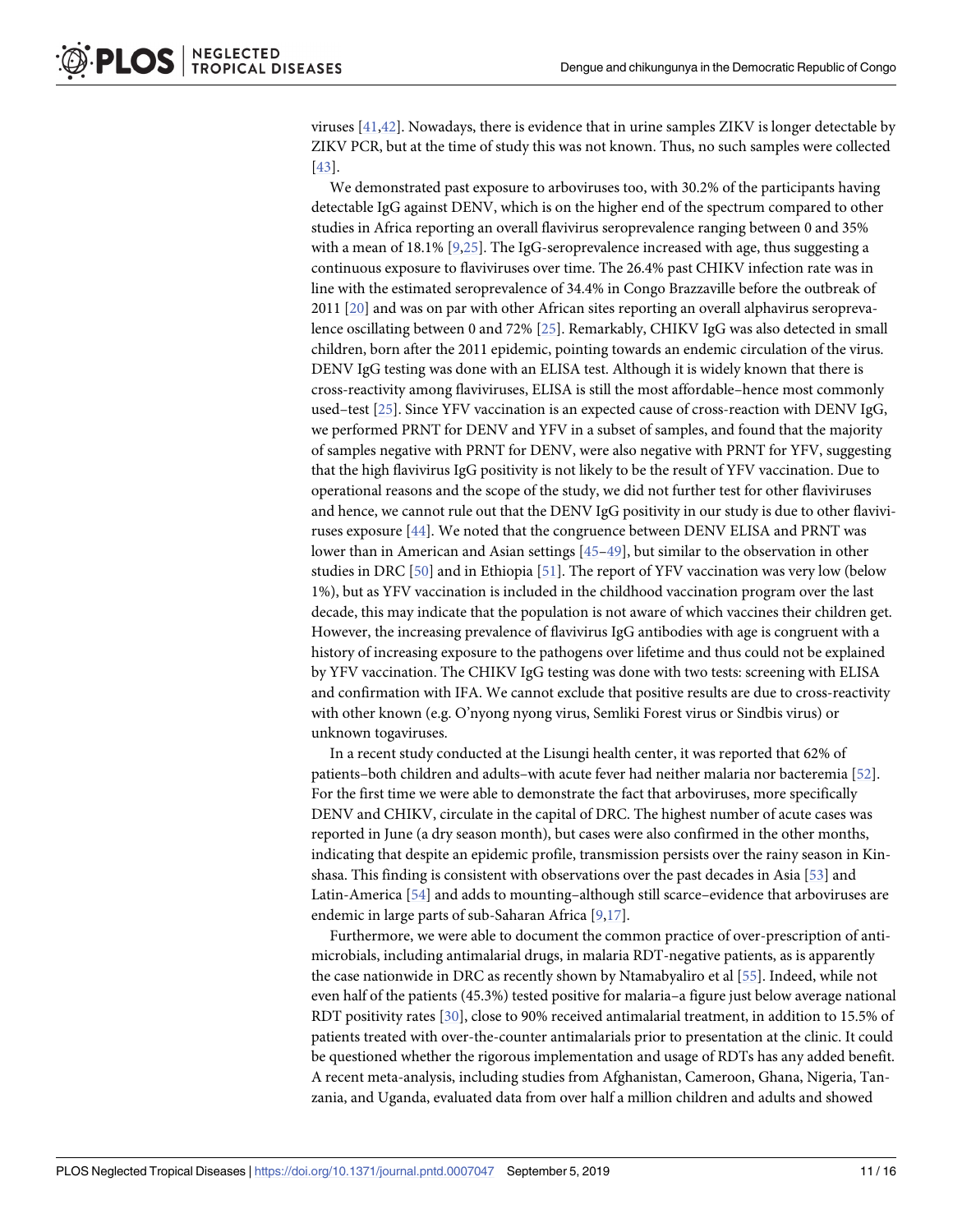<span id="page-11-0"></span>that the introduction of a malaria RDT simply shifted the antimicrobial overuse from one antimicrobial class to the other, mainly from antimalarial to antibacterial and anthelmintic drugs [\[56\]](#page-15-0). Consequently, the increasing prescription rate of antimicrobials–including antibacterial, anthelmintic and antimalarial drugs, is extremely worrisome in terms of the growing global problem of antimicrobial resistance, including against *Plasmodium falciparum* [[57](#page-15-0)].

Although the sampling design of this study was adequate to evaluate the proportion of arboviruses causing acute undifferentiated fever, sample size was small and patients were only recruited from a single health center. However, the Lisungi health center is well visited by the surrounding population and all ages were represented in our study population. Moreover, the median age of our study population is 17 years, which approximates the median age of 18.6 years in the DRC (UNDESA 2017 and CIA World Factbook 2017). Another limitation in our study was the impossibility due to operational reasons to include participants over an entire year. The study was halted at the end of June, which was apparently the month with the highest number of infections. We did not investigate bacterial causes of fever through culture of blood or other bodily fluids, tests typically done in hospital settings, hereby possibly underestimating the burden of concomitant bacterial (super)infection. We therefore encourage further research elucidating the broad range of pathogens causing acute undifferentiated fever and the distribution of the insect vectors involved in arboviral transmission in urban and rural sub-Saharan African settings. Based on our findings, we recommend to include arboviral infections, namely DENV and CHIKV, in the differential diagnoses of acute fever presentation in Kinshasa.

In conclusion, we state that among undifferentiated acute fever cases in a peri-urban health center of Kinshasa, dengue–both DENV-1 and DENV-2 –and chikungunya infections were demonstrated, but no acute cases of Zika or yellow fever were detected. Apart from these acute infections, we showed that about one third of participants showed evidence of past arboviral exposure, as evidenced by positive IgG antibodies titers.

## **Supporting information**

**S1 [Text](http://journals.plos.org/plosntds/article/asset?unique&id=info:doi/10.1371/journal.pntd.0007047.s001). References for PCR-tests performed.** (DOCX)

**S1 [Table.](http://journals.plos.org/plosntds/article/asset?unique&id=info:doi/10.1371/journal.pntd.0007047.s002) Factors associated with acute dengue infection.** (DOCX)

**S2 [Table.](http://journals.plos.org/plosntds/article/asset?unique&id=info:doi/10.1371/journal.pntd.0007047.s003) Factors associated with past alpha- and flavivirus infection.** (DOCX)

**S1 [Fig](http://journals.plos.org/plosntds/article/asset?unique&id=info:doi/10.1371/journal.pntd.0007047.s004). IgG titers of ELISA test for dengue according age.** (TIF)

**S1 [Checklist.](http://journals.plos.org/plosntds/article/asset?unique&id=info:doi/10.1371/journal.pntd.0007047.s005) STROBE Checklist.** (DOCX)

#### **Acknowledgments**

We would like to express our sincere gratitude to all the people, caregivers and beyond, who facilitated the conduct of this study in Lisungi, Kinshasa and to Nikki Foqué and Kaat Eggermont for their excellent lab support at the Institute of Tropical Medicine, Antwerp.

## **Author Contributions**

**Conceptualization:** Sam Proesmans, Veerle Vanlerberghe.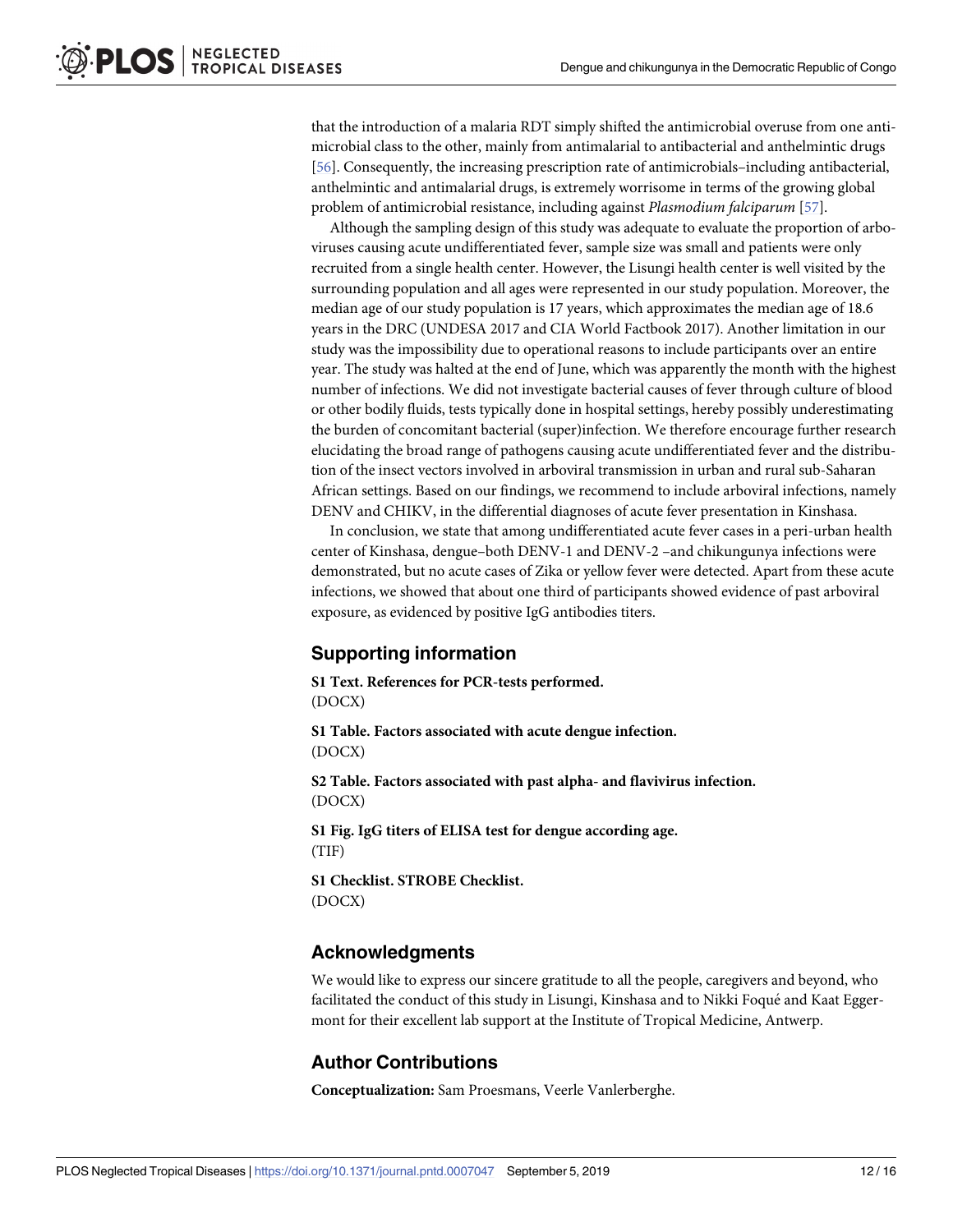<span id="page-12-0"></span>**Data curation:** Veerle Vanlerberghe.

**Formal analysis:** Veerle Vanlerberghe.

**Funding acquisition:** Jean-Pierre Van geertruyden, Veerle Vanlerberghe.

**Investigation:** Sam Proesmans, Freddy Katshongo, John Milambu, Blaise Fungula, Steve Ahuka-Mundeke, Raquel Inocêncio da Luz, Marjan Van Esbroeck, Kevin K. Ariën, Lieselotte Cnops, Birgit De Smet.

**Methodology:** Veerle Vanlerberghe.

**Project administration:** Veerle Vanlerberghe.

**Resources:** Freddy Katshongo, John Milambu, Blaise Fungula.

**Supervision:** Veerle Vanlerberghe.

**Validation:** Hypolite Muhindo Mavoko, Veerle Vanlerberghe.

**Visualization:** Veerle Vanlerberghe.

**Writing – original draft:** Sam Proesmans, Veerle Vanlerberghe.

**Writing** – **review & editing:** Sam Proesmans, Marjan Van Esbroeck, Kevin K. Ariën, Birgit De Smet, Pascal Lutumba, Jean-Pierre Van geertruyden, Veerle Vanlerberghe.

#### **References**

- **[1](#page-1-0).** World Health Organization, Global Malaria Programme. World malaria report 2017. 2017.
- **[2](#page-1-0).** D'Acremont V, Lengeler C, Genton B. Reduction in the proportion of fevers associated with Plasmodium falciparum parasitaemia in Africa: a systematic review. Malar J. 2010; 9: 240. [https://doi.org/10.1186/](https://doi.org/10.1186/1475-2875-9-240) [1475-2875-9-240](https://doi.org/10.1186/1475-2875-9-240) PMID: [20727214](http://www.ncbi.nlm.nih.gov/pubmed/20727214)
- **3.** Gething PW, Patil AP, Smith DL, Guerra CA, Elyazar IR, Johnston GL, et al. A new world malaria map: Plasmodium falciparum endemicity in 2010. Malaria Journal. 2011; 10: 378. [https://doi.org/10.1186/](https://doi.org/10.1186/1475-2875-10-378) [1475-2875-10-378](https://doi.org/10.1186/1475-2875-10-378) PMID: [22185615](http://www.ncbi.nlm.nih.gov/pubmed/22185615)
- **[4](#page-1-0).** D'Acremont V, Kilowoko M, Kyungu E, Philipina S, Sangu W, Kahama-Maro J, et al. Beyond Malaria— Causes of Fever in Outpatient Tanzanian Children. New England Journal of Medicine. 2014; 370: 809– 817. <https://doi.org/10.1056/NEJMoa1214482> PMID: [24571753](http://www.ncbi.nlm.nih.gov/pubmed/24571753)
- **[5](#page-2-0).** Morgan DJ, Okeke IN, Laxminarayan R, Perencevich EN, Weisenberg S. Non-prescription antimicrobial use worldwide: a systematic review. The Lancet Infectious Diseases. 2011; 11: 692-701. [https://](https://doi.org/10.1016/S1473-3099(11)70054-8) [doi.org/10.1016/S1473-3099\(11\)70054-8](https://doi.org/10.1016/S1473-3099(11)70054-8) PMID: [21659004](http://www.ncbi.nlm.nih.gov/pubmed/21659004)
- **[6](#page-2-0).** Marston HD, Dixon DM, Knisely JM, Palmore TN, Fauci AS. Antimicrobial Resistance. JAMA. 2016; 316: 1193. <https://doi.org/10.1001/jama.2016.11764> PMID: [27654605](http://www.ncbi.nlm.nih.gov/pubmed/27654605)
- **[7](#page-2-0).** D'Acremont V, Kahama-Maro J, Swai N, Mtasiwa D, Genton B, Lengeler C. Reduction of anti-malarial consumption after rapid diagnostic tests implementation in Dar es Salaam: a before-after and cluster randomized controlled study. Malaria Journal. 2011; 10: 107. [https://doi.org/10.1186/1475-2875-10-](https://doi.org/10.1186/1475-2875-10-107) [107](https://doi.org/10.1186/1475-2875-10-107) PMID: [21529365](http://www.ncbi.nlm.nih.gov/pubmed/21529365)
- **[8](#page-2-0).** Dariano DF, Taitt CR, Jacobsen KH, Bangura U, Bockarie AS, Bockarie MJ, et al. Surveillance of Vector-Borne Infections (Chikungunya, Dengue, and Malaria) in Bo, Sierra Leone, 2012–2013. Am J Trop Med Hyg. 2017; 97: 1151–1154. <https://doi.org/10.4269/ajtmh.16-0798> PMID: [29031286](http://www.ncbi.nlm.nih.gov/pubmed/29031286)
- **[9](#page-2-0).** Amarasinghe A, Kuritsk JN, Letson GW, Margolis HS. Dengue virus infection in Africa. Emerging Infect Dis. 2011; 17: 1349–1354. <https://doi.org/10.3201/eid1708.101515> PMID: [21801609](http://www.ncbi.nlm.nih.gov/pubmed/21801609)
- **[10](#page-2-0).** Demanou M, Antonio-Nkondjio C, Ngapana E, Rousset D, Paupy C, Manuguerra J-C, et al. Chikungunya outbreak in a rural area of Western Cameroon in 2006: A retrospective serological and entomological survey. BMC Res Notes. 2010; 3: 128. <https://doi.org/10.1186/1756-0500-3-128> PMID: [20444282](http://www.ncbi.nlm.nih.gov/pubmed/20444282)
- **[11](#page-2-0).** Ward T, Samuel M, Maoz D, Runge-Ranzinger S, Boyce R, Toledo J, et al. Dengue data and surveillance in Tanzania: a systematic literature review. Tropical Medicine & International Health. 2017; 22: 960–970. <https://doi.org/10.1111/tmi.12903> PMID: [28556417](http://www.ncbi.nlm.nih.gov/pubmed/28556417)
- **[12](#page-2-0).** Vairo F, Nicastri E, Meschi S, Schepisi MS, Paglia MG, Bevilacqua N, et al. Seroprevalence of dengue infection: a cross-sectional survey in mainland Tanzania and on Pemba Island, Zanzibar. Int J Infect Dis. 2012; 16: e44–46. <https://doi.org/10.1016/j.ijid.2011.09.018> PMID: [22088862](http://www.ncbi.nlm.nih.gov/pubmed/22088862)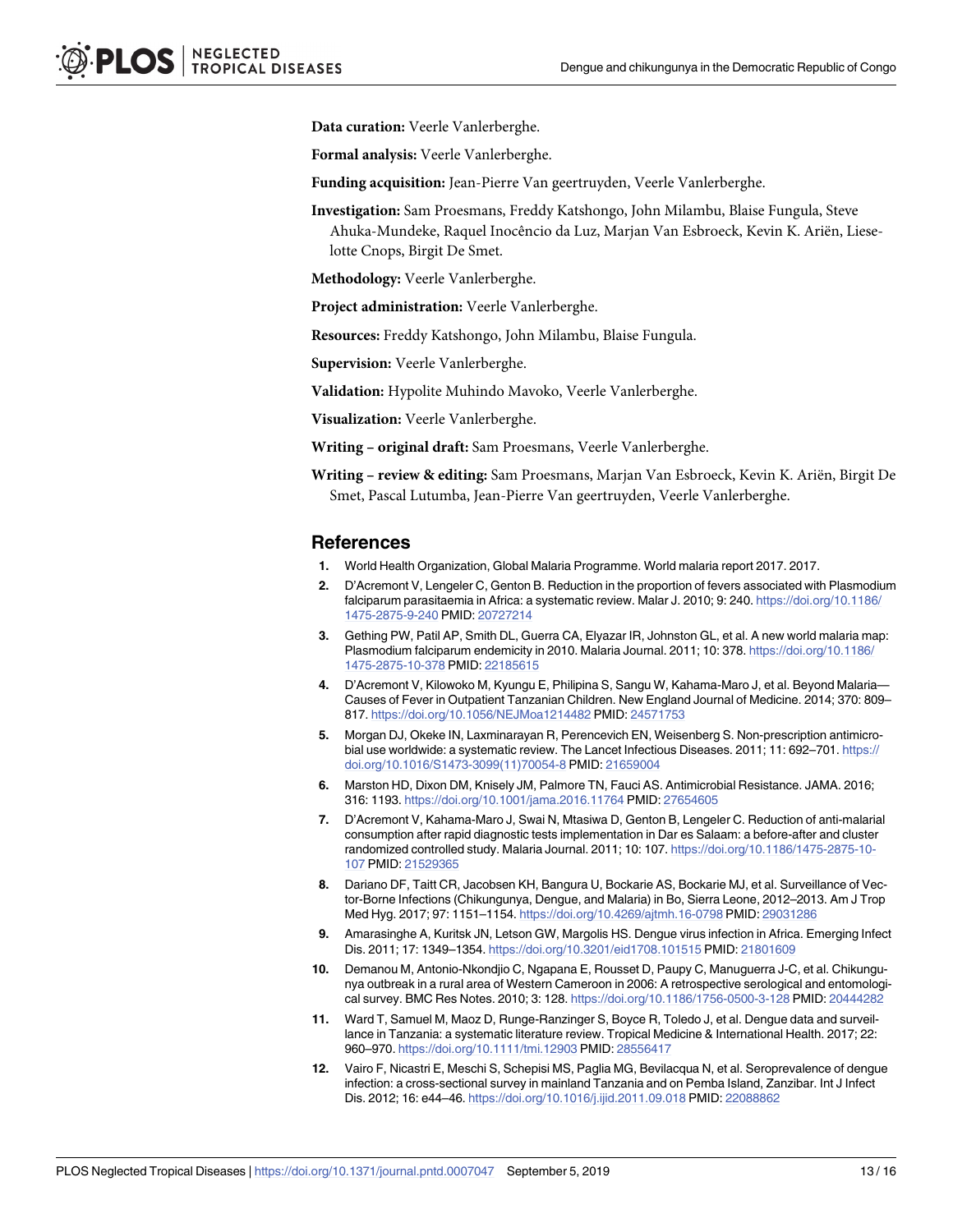- <span id="page-13-0"></span>**[13](#page-2-0).** Bhatt S, Gething PW, Brady OJ, Messina JP, Farlow AW, Moyes CL, et al. The global distribution and burden of dengue. Nature. 2013; 496: 504–507. <https://doi.org/10.1038/nature12060> PMID: [23563266](http://www.ncbi.nlm.nih.gov/pubmed/23563266)
- **[14](#page-2-0).** Grossi-Soyster EN, Cook EAJ, de Glanville WA, Thomas LF, Krystosik AR, Lee J, et al. Serological and spatial analysis of alphavirus and flavivirus prevalence and risk factors in a rural community in western Kenya. PLoS Negl Trop Dis. 2017; 11: e0005998. <https://doi.org/10.1371/journal.pntd.0005998> PMID: [29040262](http://www.ncbi.nlm.nih.gov/pubmed/29040262)
- **[15](#page-2-0).** Chretien J-P, Anyamba A, Bedno SA, Breiman RF, Sang R, Sergon K, et al. Drought-associated chikungunya emergence along coastal East Africa. Am J Trop Med Hyg. 2007; 76: 405–407. PMID: [17360859](http://www.ncbi.nlm.nih.gov/pubmed/17360859)
- **[16](#page-2-0).** Crump JA, Morrissey AB, Nicholson WL, Massung RF, Stoddard RA, Galloway RL, et al. Etiology of severe non-malaria febrile illness in Northern Tanzania: a prospective cohort study. PLoS Negl Trop Dis. 2013; 7: e2324. <https://doi.org/10.1371/journal.pntd.0002324> PMID: [23875053](http://www.ncbi.nlm.nih.gov/pubmed/23875053)
- **[17](#page-2-0).** Mugabe VA, Ali S, Chelene I, Monteiro VO, Guiliche O, Muianga AF, et al. Evidence for chikungunya and dengue transmission in Quelimane, Mozambique: Results from an investigation of a potential outbreak of chikungunya virus. Roques P, editor. PLOS ONE. 2018; 13: e0192110. [https://doi.org/10.](https://doi.org/10.1371/journal.pone.0192110) [1371/journal.pone.0192110](https://doi.org/10.1371/journal.pone.0192110) PMID: [29415070](http://www.ncbi.nlm.nih.gov/pubmed/29415070)
- **[18](#page-2-0).** Pastorino B, Muyembe-Tamfum JJ, Bessaud M, Tock F, Tolou H, Durand JP, et al. Epidemic resurgence of Chikungunya virus in democratic Republic of the Congo: identification of a new central African strain. J Med Virol. 2004; 74: 277–282. <https://doi.org/10.1002/jmv.20168> PMID: [15332277](http://www.ncbi.nlm.nih.gov/pubmed/15332277)
- **[19](#page-2-0).** Ido E, Ahuka S, Karhemere S, Ibuki K, Shibata M, Kameoka M, Muyembe JJ. Dengue virus infection during an outbreak of chikungunya virus in Democratic Republic of Congo. Annals of African Medicine. 2016; vol 10, n 1.
- **[20](#page-2-0).** Moyen N, Thiberville S-D, Pastorino B, Nougairede A, Thirion L, Mombouli J-V, et al. First Reported Chikungunya Fever Outbreak in the Republic of Congo, 2011. Rénia L, editor. PLoS ONE. 2014; 9: e115938. <https://doi.org/10.1371/journal.pone.0115938> PMID: [25541718](http://www.ncbi.nlm.nih.gov/pubmed/25541718)
- **[21](#page-2-0).** Sharp TM, Moreira R, Soares MJ, Miguel da Costa L, Mann J, DeLorey M, et al. Underrecognition of Dengue during 2013 Epidemic in Luanda, Angola. Emerging Infectious Diseases. 2015; 21: 1311– 1316. <https://doi.org/10.3201/eid2108.150368> PMID: [26196224](http://www.ncbi.nlm.nih.gov/pubmed/26196224)
- **[22](#page-2-0).** Grobbelaar AA, Weyer J, Moolla N, Jansen van Vuren P, Moises F, Paweska JT. Resurgence of Yellow Fever in Angola, 2015–2016. Emerging Infectious Diseases. 2016; 22: 1854–1855. [https://doi.org/10.](https://doi.org/10.3201/eid2210.160818) [3201/eid2210.160818](https://doi.org/10.3201/eid2210.160818) PMID: [27536787](http://www.ncbi.nlm.nih.gov/pubmed/27536787)
- **[23](#page-2-0).** Kraemer MUG, Brady OJ, Watts A, German M, Hay SI, Khan K, et al. Zika virus transmission in Angola and the potential for further spread to other African settings. Transactions of The Royal Society of Tropical Medicine and Hygiene. 2017; 111: 527–529. <https://doi.org/10.1093/trstmh/try001> PMID: [29394415](http://www.ncbi.nlm.nih.gov/pubmed/29394415)
- **[24](#page-2-0).** Mbanzulu KM, Wumba R, Mukendi J-PK, Zanga JK, Shija F, Bobanga TL, et al. Mosquito-borne viruses circulating in Kinshasa, Democratic Republic of the Congo. International Journal of Infectious Diseases. 2017; 57: 32–37. <https://doi.org/10.1016/j.ijid.2017.01.016> PMID: [28153792](http://www.ncbi.nlm.nih.gov/pubmed/28153792)
- **[25](#page-2-0).** Fritzell C, Rousset D, Adde A, Kazanji M, Van Kerkhove MD, Flamand C. Current challenges and implications for dengue, chikungunya and Zika seroprevalence studies worldwide: A scoping review. Clapham H, editor. PLOS Neglected Tropical Diseases. 2018; 12: e0006533. [https://doi.org/10.1371/](https://doi.org/10.1371/journal.pntd.0006533) [journal.pntd.0006533](https://doi.org/10.1371/journal.pntd.0006533) PMID: [30011271](http://www.ncbi.nlm.nih.gov/pubmed/30011271)
- **[26](#page-2-0).** Van Den Bossche D, Cnops L, Meersman K, Domingo C, Van Gompel A, Van Esbroeck M. Chikungunya virus and West Nile virus infections imported into Belgium, 2007–2012. Epidemiology and Infection. 2015; 143: 2227–2236. <https://doi.org/10.1017/S0950268814000685> PMID: [24690286](http://www.ncbi.nlm.nih.gov/pubmed/24690286)
- **[27](#page-2-0).** Franco L, Di Caro A, Carletti F, Vapalahti O, Renaudat C, Zeller H, et al. Recent expansion of dengue virus serotype 3 in West Africa. Euro Surveill. 2010; 15.
- **[28](#page-2-0).** Nur YA, Groen J, Heuvelmans H, Tuynman W, Copra C, Osterhaus AD. An outbreak of West Nile fever among migrants in Kisangani, Democratic Republic of Congo. Am J Trop Med Hyg. 1999; 61: 885–888. <https://doi.org/10.4269/ajtmh.1999.61.885> PMID: [10674664](http://www.ncbi.nlm.nih.gov/pubmed/10674664)
- **[29](#page-2-0).** Makiala-Mandanda S, Ahuka-Mundeke S, Abbate JL, Pukuta-Simbu E, Nsio-Mbeta J, Berthet N, et al. Identification of Dengue and Chikungunya Cases Among Suspected Cases of Yellow Fever in the Democratic Republic of the Congo. Vector-Borne and Zoonotic Diseases. 2018; [https://doi.org/10.1089/vbz.](https://doi.org/10.1089/vbz.2017.2176) [2017.2176](https://doi.org/10.1089/vbz.2017.2176) PMID: [29768102](http://www.ncbi.nlm.nih.gov/pubmed/29768102)
- **[30](#page-2-0).** World Health Organization, Global Malaria Programme. World malaria report 2018. 2018.
- **[31](#page-3-0).** Mavoko HM, Nabasumba C, da Luz RI, Tinto H, D'Alessandro U, Kambugu A, et al. Efficacy and safety of re-treatment with the same artemisinin-based combination treatment (ACT) compared with an alternative ACT and quinine plus clindamycin after failure of first-line recommended ACT (QUINACT): a bicentre, open-label, phase 3, randomised controlled trial. Lancet Glob Health. 2017; 5: e60–e68. [https://doi.org/10.1016/S2214-109X\(16\)30236-4](https://doi.org/10.1016/S2214-109X(16)30236-4) PMID: [27840069](http://www.ncbi.nlm.nih.gov/pubmed/27840069)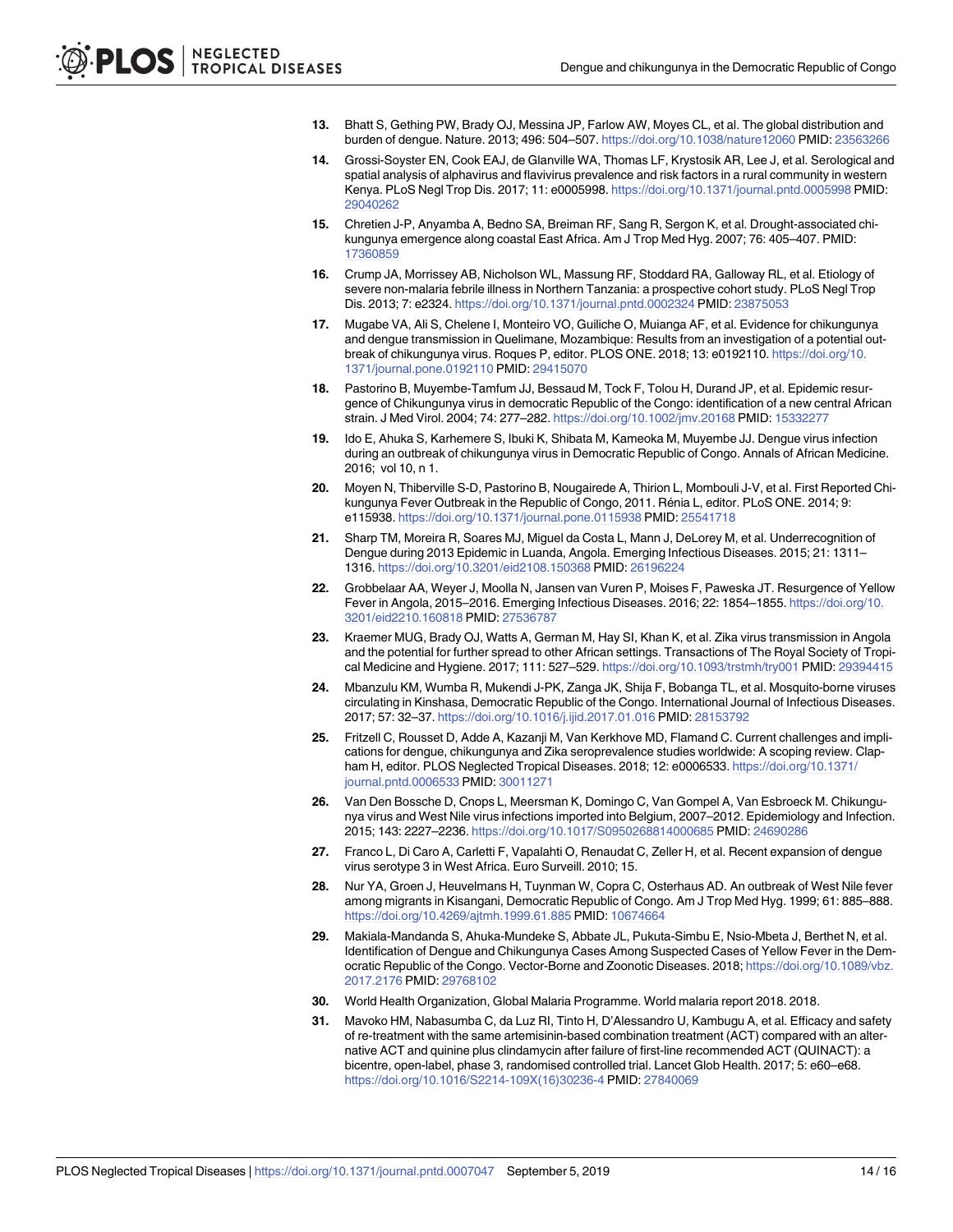- <span id="page-14-0"></span>**[32](#page-4-0).** Litzba N, Schuffenecker I, Zeller H, Drosten C, Emmerich P, Charrel R, et al. Evaluation of the first commercial chikungunya virus indirect immunofluorescence test. Journal of Virological Methods. 2008; 149: 175–179. <https://doi.org/10.1016/j.jviromet.2008.01.004> PMID: [18294706](http://www.ncbi.nlm.nih.gov/pubmed/18294706)
- **33.** Prat CM, Flusin O, Panella A, Tenebray B, Lanciotti R, Leparc-Goffart I. Evaluation of Commercially Available Serologic Diagnostic Tests for Chikungunya Virus. Emerging Infectious Diseases. 2014; 20: 2129–2132. <https://doi.org/10.3201/eid2012.141269> PMID: [25418184](http://www.ncbi.nlm.nih.gov/pubmed/25418184)
- **[34](#page-4-0).** Pezzi L, Reusken CB, Weaver SC, Drexler JF, Busch M, LaBeaud AD, et al. GloPID-R report on Chikungunya, O'nyong-nyong and Mayaro virus, part I: Biological diagnostics. Antiviral Research. 2019; 166: 66–81. <https://doi.org/10.1016/j.antiviral.2019.03.009> PMID: [30905821](http://www.ncbi.nlm.nih.gov/pubmed/30905821)
- **[35](#page-4-0).** Cnops L, Jacobs J, Esbroeck MV. Validation of a four-primer real-time PCR as a diagnostic tool for single and mixed Plasmodium infections. Clinical Microbiology and Infection. 2011; 17: 1101-1107. [https://](https://doi.org/10.1111/j.1469-0691.2010.03344.x) [doi.org/10.1111/j.1469-0691.2010.03344.x](https://doi.org/10.1111/j.1469-0691.2010.03344.x) PMID: [20718798](http://www.ncbi.nlm.nih.gov/pubmed/20718798)
- **[36](#page-8-0).** de la C Sierra B, Kourı´ G, Guzma´n MG. Race: a risk factor for dengue hemorrhagic fever. Arch Virol. 2007; 152: 533–542. <https://doi.org/10.1007/s00705-006-0869-x> PMID: [17106622](http://www.ncbi.nlm.nih.gov/pubmed/17106622)
- **[37](#page-8-0).** Sierra B, Triska P, Soares P, Garcia G, Perez AB, Aguirre E, et al. OSBPL10, RXRA and lipid metabolism confer African-ancestry protection against dengue haemorrhagic fever in admixed Cubans. Kuhn RJ, editor. PLOS Pathogens. 2017; 13: e1006220. <https://doi.org/10.1371/journal.ppat.1006220> PMID: [28241052](http://www.ncbi.nlm.nih.gov/pubmed/28241052)
- **[38](#page-9-0).** Chanama S, Anantapreecha S, A-nuegoonpipat A, Sa-gnasang A, Kurane I, Sawanpanyalert P. Analysis of specific IgM responses in secondary dengue virus infections: levels and positive rates in comparison with primary infections. Journal of Clinical Virology. 2004; 31: 185-189. [https://doi.org/10.1016/j.](https://doi.org/10.1016/j.jcv.2004.03.005) [jcv.2004.03.005](https://doi.org/10.1016/j.jcv.2004.03.005) PMID: [15465410](http://www.ncbi.nlm.nih.gov/pubmed/15465410)
- **[39](#page-9-0).** Van Esbroeck M, Meersman K, Michiels J, Ariën KK, Van den Bossche D. Letter to the editor: Specificity of Zika virus ELISA: interference with malaria. Eurosurveillance. 2016; 21. [https://doi.org/10.2807/](https://doi.org/10.2807/1560-7917.ES.2016.21.21.30237) [1560-7917.ES.2016.21.21.30237](https://doi.org/10.2807/1560-7917.ES.2016.21.21.30237) PMID: [27254259](http://www.ncbi.nlm.nih.gov/pubmed/27254259)
- **[40](#page-9-0).** Johnson BW, Russell BJ, Goodman CH. Laboratory Diagnosis of Chikungunya Virus Infections and Commercial Sources for Diagnostic Assays. Journal of Infectious Diseases. 2016; 214: S471–S474. <https://doi.org/10.1093/infdis/jiw274> PMID: [27920176](http://www.ncbi.nlm.nih.gov/pubmed/27920176)
- **[41](#page-10-0).** Gibney KB, Kosoy OI, Fischer M, Edupuganti S, Lanciotti RS, Delorey MJ, et al. Detection of Anti-Yellow Fever Virus Immunoglobulin M Antibodies at 3–4 Years Following Yellow Fever Vaccination. The American Journal of Tropical Medicine and Hygiene. 2012; 87: 1112–1115. [https://doi.org/10.4269/](https://doi.org/10.4269/ajtmh.2012.12-0182) [ajtmh.2012.12-0182](https://doi.org/10.4269/ajtmh.2012.12-0182) PMID: [23109371](http://www.ncbi.nlm.nih.gov/pubmed/23109371)
- **[42](#page-10-0).** Monath TP, Vasconcelos PFC. Yellow fever. Journal of Clinical Virology. 2015; 64: 160–173. [https://](https://doi.org/10.1016/j.jcv.2014.08.030) [doi.org/10.1016/j.jcv.2014.08.030](https://doi.org/10.1016/j.jcv.2014.08.030) PMID: [25453327](http://www.ncbi.nlm.nih.gov/pubmed/25453327)
- **[43](#page-10-0).** Bingham AM, Cone M, Mock V, Heberlein-Larson L, Stanek D, Blackmore C, et al. Comparison of Test Results for Zika Virus RNA in Urine, Serum, and Saliva Specimens from Persons with Travel-Associated Zika Virus Disease—Florida, 2016. MMWR Morbidity and Mortality Weekly Report. 2016; 65: 475– 478. <https://doi.org/10.15585/mmwr.mm6518e2> PMID: [27171533](http://www.ncbi.nlm.nih.gov/pubmed/27171533)
- **[44](#page-10-0).** Maeda A, Maeda J. Review of diagnostic plaque reduction neutralization tests for flavivirus infection. Vet J. 2013; 195: 33–40. <https://doi.org/10.1016/j.tvjl.2012.08.019> PMID: [23036176](http://www.ncbi.nlm.nih.gov/pubmed/23036176)
- **[45](#page-10-0).** Wong W-Y, Tan L-K, Ng L-C, Lam S, Low S-L, Teo D. Dengue Seroprevalence of Healthy Adults in Singapore: Serosurvey Among Blood Donors, 2009. The American Journal of Tropical Medicine and Hygiene. 2015; 93: 40–45. <https://doi.org/10.4269/ajtmh.14-0671> PMID: [26013376](http://www.ncbi.nlm.nih.gov/pubmed/26013376)
- **46.** Punjabi NH, Taylor WRJ, Murphy GS, Purwaningsih S, Picarima H, Sisson J, et al. Etiology of acute, non-malaria, febrile illnesses in Jayapura, northeastern Papua, Indonesia. Am J Trop Med Hyg. 2012; 86: 46–51. <https://doi.org/10.4269/ajtmh.2012.10-0497> PMID: [22232450](http://www.ncbi.nlm.nih.gov/pubmed/22232450)
- **47.** Leslie T, Martin NJ, Jack-Roosberg C, Odongo G, Beausoleil E, Tuck J, et al. Dengue Serosurvey in Sint Eustatius. Jin X, editor. PLoS ONE. 2014; 9: e95002. [https://doi.org/10.1371/journal.pone.](https://doi.org/10.1371/journal.pone.0095002) [0095002](https://doi.org/10.1371/journal.pone.0095002) PMID: [24914538](http://www.ncbi.nlm.nih.gov/pubmed/24914538)
- **48.** Carabali M, Lim JK, Velez DC, Trujillo A, Egurrola J, Lee KS, et al. Dengue virus serological prevalence and seroconversion rates in children and adults in Medellin, Colombia: implications for vaccine introduction. International Journal of Infectious Diseases. 2017; 58: 27–36. [https://doi.org/10.1016/j.ijid.2017.](https://doi.org/10.1016/j.ijid.2017.02.016) [02.016](https://doi.org/10.1016/j.ijid.2017.02.016) PMID: [28284914](http://www.ncbi.nlm.nih.gov/pubmed/28284914)
- **[49](#page-10-0).** Dhanoa A, Hassan SS, Jahan NK, Reidpath DD, Fatt QK, Ahmad MP, et al. Seroprevalence of dengue among healthy adults in a rural community in Southern Malaysia: a pilot study. Infectious Diseases of Poverty. 2018; 7. <https://doi.org/10.1186/s40249-017-0384-1> PMID: [29335021](http://www.ncbi.nlm.nih.gov/pubmed/29335021)
- **[50](#page-10-0).** Mumba D, Jadi R, de Silva AM, Collins MH, Meshnick SR, Tshefu A, et al. Seroepidemiology of Dengue, Zika, and Yellow Fever Viruses among Children in the Democratic Republic of the Congo. The American Journal of Tropical Medicine and Hygiene. 2018; <https://doi.org/10.4269/ajtmh.18-0156> PMID: [29988000](http://www.ncbi.nlm.nih.gov/pubmed/29988000)